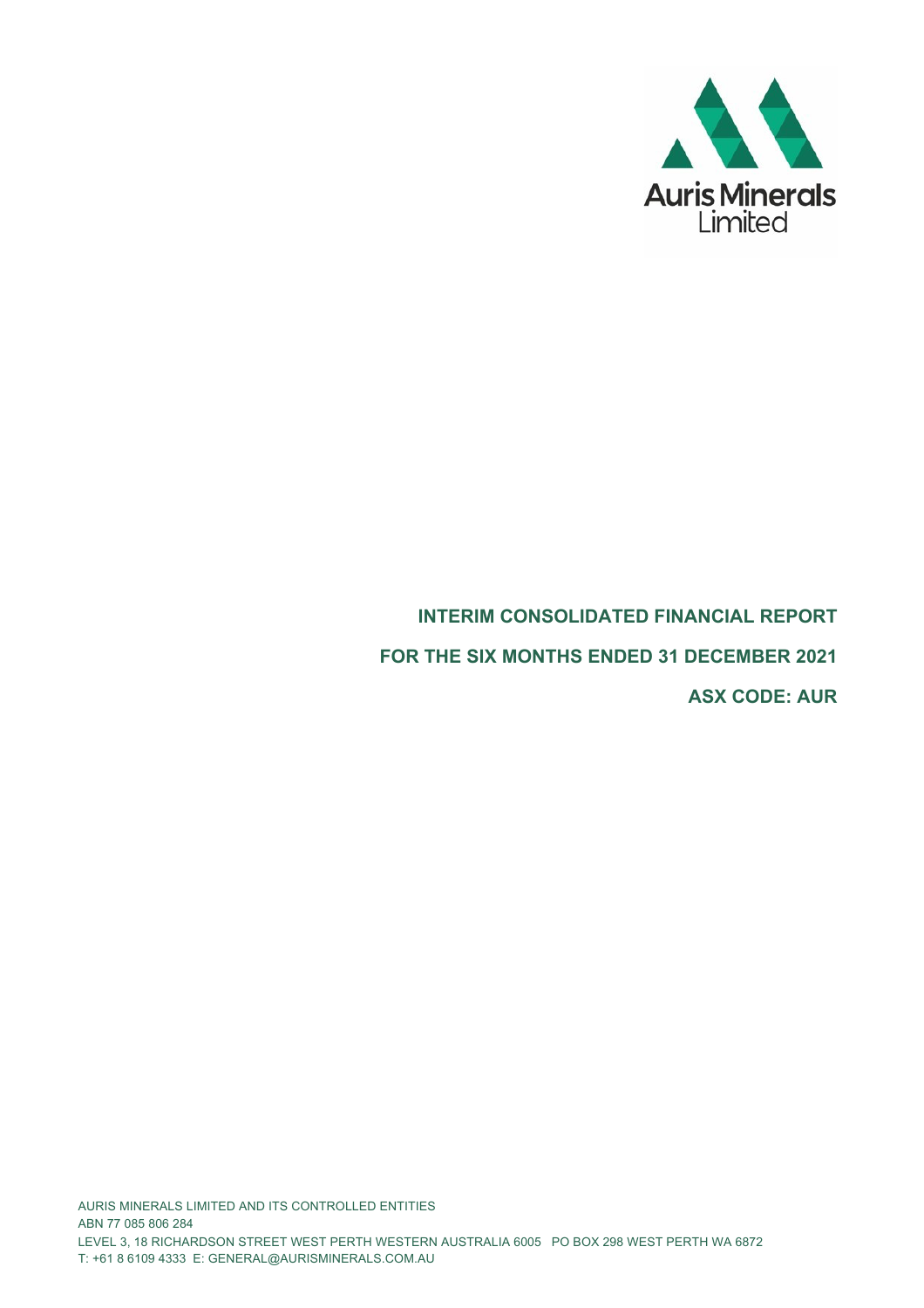| CORPORATE INFORMATION                                                   | 1  |
|-------------------------------------------------------------------------|----|
| DIRECTORS' REPORT                                                       | 2  |
| AUDITOR'S INDEPENDENCE DECLARATION                                      | 9  |
| CONSOLIDATED STATEMENT OF PROFIT OR LOSS AND OTHER COMPREHENSIVE INCOME | 10 |
| CONSOLIDATED STATEMENT OF FINANCIAL POSITION                            | 11 |
| CONSOLIDATED STATEMENT OF CHANGES IN EQUITY                             | 12 |
| CONSOLIDATED STATEMENT OF CASH FLOWS                                    | 13 |
| NOTES TO THE CONSOLIDATED FINANCIAL REPORTS                             | 14 |
| DIRECTORS' DECLARATION                                                  | 17 |
| INDEPENDENT AUDITOR'S REVIEW REPORT                                     | 18 |
| <b>COMPETENT PERSON'S STATEMENT</b>                                     | 20 |
| SCHEDULE OF MINING TENEMENTS                                            | 21 |

# ABN 77 085 806 284

#### **Directors**

Neville Bassett Non-Executive Chair Craig Hall **Non-Executive Director** Mike Hendriks Managing Director

#### **Company Secretary**

Chris Achurch

#### **Registered Office and Principal Place of Business**

Level 3, 18 Richardson Street West Perth WA 6005 Tel: +61 8 6109 4333 Email: general@aurisminerals.com.au Web: www.aurisminerals.com.au

# **Share Registry**

Automic Pty Ltd Level 5, 191 St Georges Terrace Perth WA 6000 Tel: 1300 288 664 / +61 (0) 9698 5414 Email: hello@automicgroup.com.au Web: automicgroup.com.au

# **Auditors**

Elderton Audit Pty Ltd Level 2, 267 St Georges Terrace Perth WA 6000

#### **Australian Securities Exchange**

Level 40, Central Park 152-158 St Georges Terrace Perth WA 6000

# **ASX Code**

Ordinary fully paid shares: AUR Options: AURO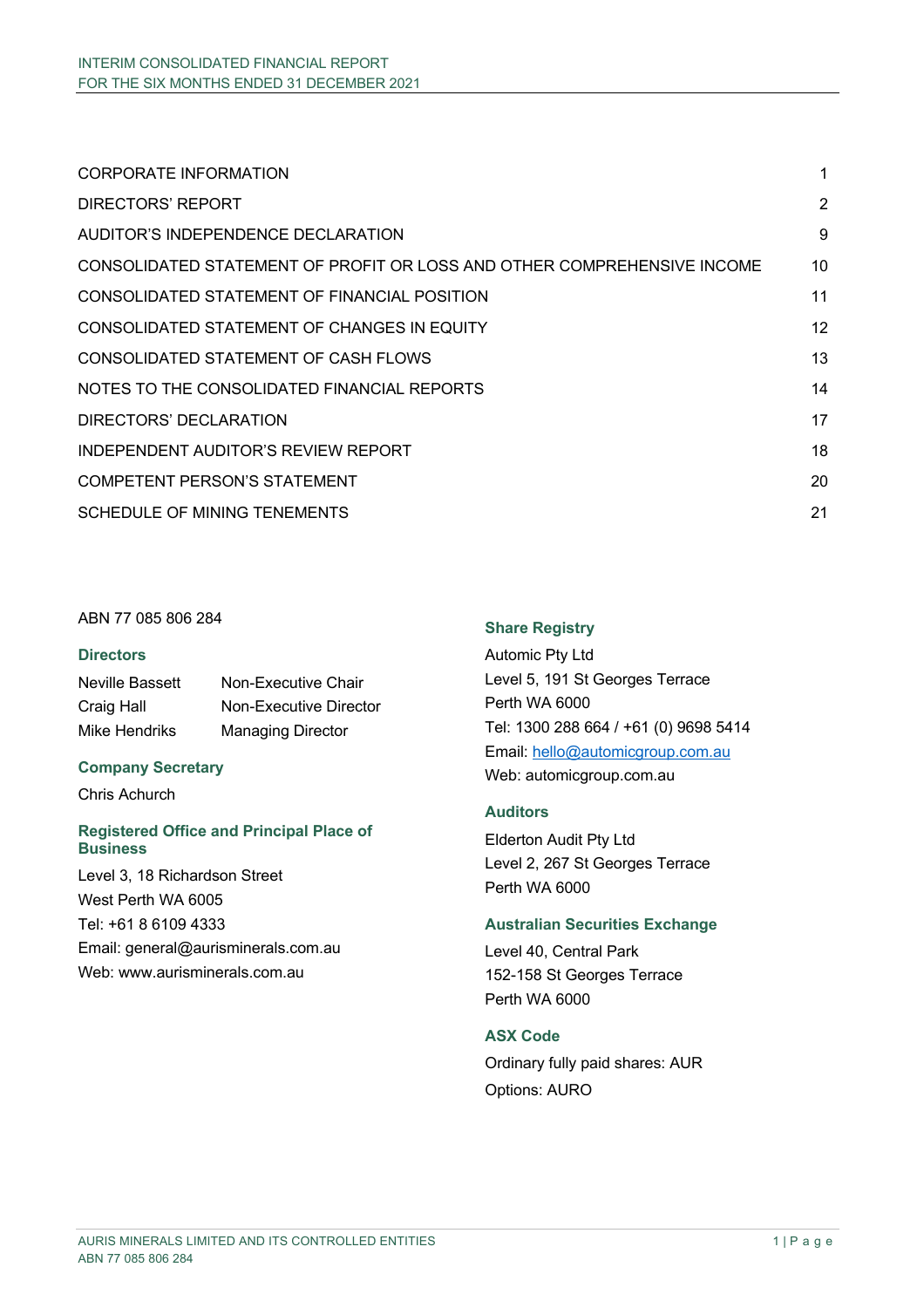The directors present their report together with the interim financial report of Auris Minerals Limited and its controlled entities for the six months ended 31 December 2021 and the independent auditor's review report thereon.

#### **1. Directors**

The directors of the Company at any time during or since the end of the interim period are set out below. Directors were in office for the entire period unless otherwise stated.

| <b>Name</b>        | <b>Position</b>          | <b>Changes</b>             |
|--------------------|--------------------------|----------------------------|
| Mr Neville Bassett | Non-Executive Chair      | Appointed 20 April 2018    |
| Mr Craig Hall      | Non-Executive Director   | Appointed 1 August 2018    |
| Mr Mike Hendriks   | <b>Managing Director</b> | Appointed 20 November 2020 |

#### **2. Review and results of operations**

#### **Operating Review**

The consolidated loss of the Group for the half-year ended 31 December 2021 after providing for income tax amounted to \$388,664 (2020: loss of \$302,034).

#### **Review of Operations**

#### **Operations Overview - Bryah Basin**

Auris is exploring for base metals and gold in the Bryah Basin of Western Australia. Auris has consolidated a tenement portfolio of 1,369km², which is divided into eight well-defined project areas: *Forrest*, *Cashman*, *Cheroona*, *Doolgunna*, *Morck Well*, *Feather Cap*, *Milgun* and *Horseshoe Well*, (Figure 1).

In February 2018, Auris entered a Farm-in Agreement with Sandfire Resources Limited ("Sandfire"; ASX: SFR) in relation to the Morck Well and Doolgunna Projects which covers ~430km² (the Morck Well JV). During September 2019, Auris entered into a Farm-in with Sandfire in relation to the Cashman Project tenements, E51/1053 and E51/1120, (the Cashman JV). On 4 February 2020 Auris and Northern Star Resources Limited (NST) entered into a Farm-in with Sandfire in relation to the Cheroona Project tenements, E51/1391, E51/1837 and E51/1838, (the Cheroona JV). Sandfire has the right to earn a 70% interest in each of above projects upon completion of a Feasibility Study on a discovery of not less than 50,000t contained copper (or metal equivalent) on the project. Auris manages exploration on all other tenements, including those that are subject to arrangements with third parties.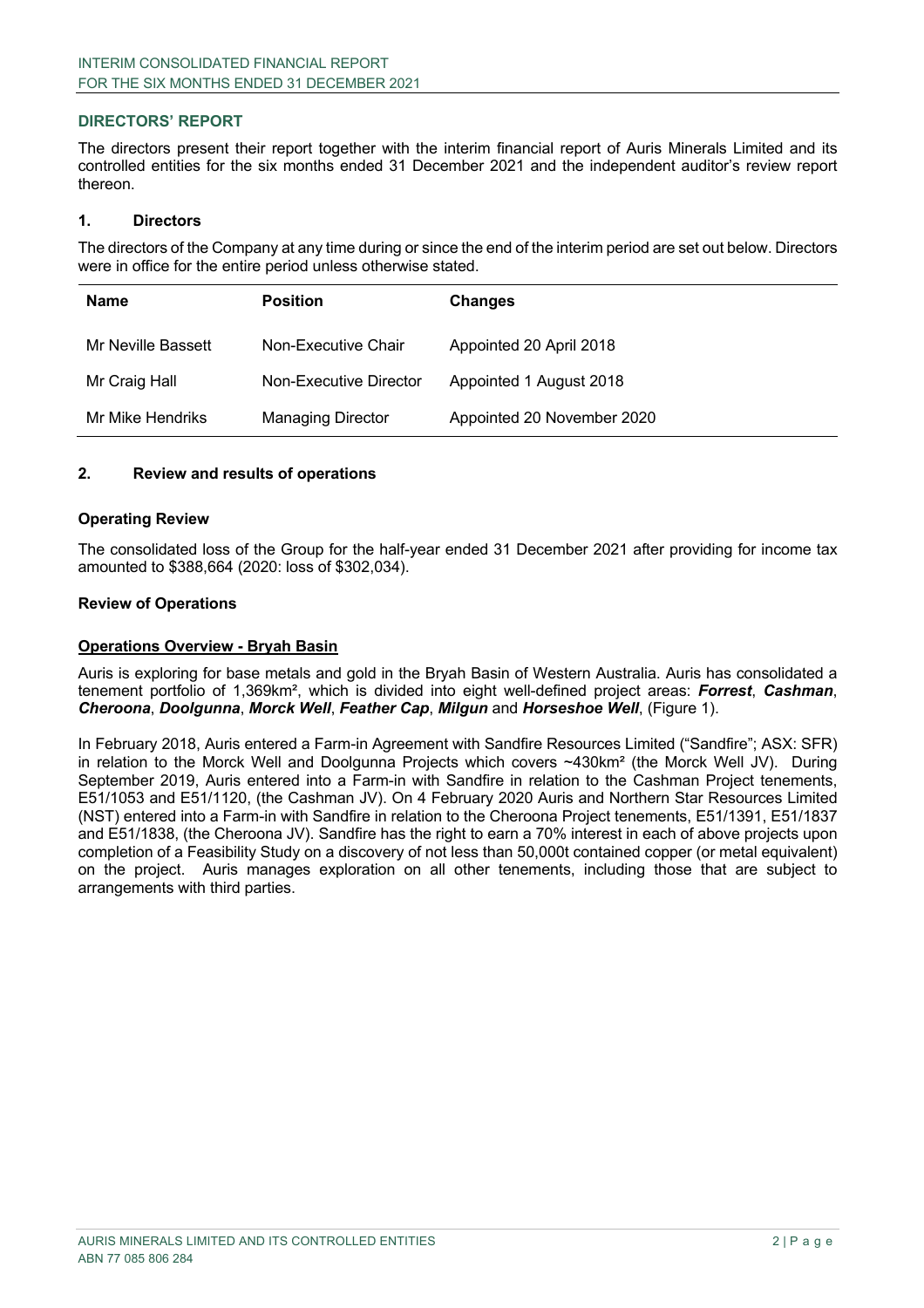

**Figure 1: Auris' copper-gold exploration tenement portfolio, with Sandfire (SFR),** 

#### **Northern Star (NST), Westgold (WGX), Fe Ltd and Gateway JV areas indicated**

#### **Notes**:

- 1. The Forrest Project tenements E52/1659 and E52/1671 have the following outside interests:
	- Auris 80%; Westgold Resources Ltd 20% (ASX:WGX). Westgold Resources Ltd interest is free carried until a Decision to Mine
		- Westgold Resources Ltd own the gold rights over the Auris interest.
- 2. The Forrest Project tenements P52/1494-1496 have the following outside interests:
	- Auris 80%; Fe Ltd 20% (ASX:FEL). Fe Ltd interest is free carried until a Decision to Mine
	- Westgold Resources Ltd own the gold rights over the Auris interest.
- 3. The Forrest Project tenements P52/1493 has the following outside interests:
	- Westgold Resources Ltd own the gold rights over the Auris interest.
- 4. The Cheroona Project tenements E51/1391, E51/1837-38 have the following outside interests:
- Auris 70%; Northern Star Resources Ltd 30% (ASX:NST)
- 5. The Horseshoe Well Project tenement E52/3291 has the following outside interests:
	- Auris 85%; Gateway Projects WA Pty Ltd (formerly OMNI Projects Pty Ltd) 15% (Gateway Projects free carried until a Decision to Mine)
- 6. The Milgun Project tenement E52/3248 has the following outside interests:
	- Auris 85%; Gateway Projects WA Pty Ltd (formerly OMNI Projects Pty Ltd) 15% (Gateway Projects free carried until a Decision to Mine)
- 7. The Morck Well Project tenements E51/1033, E52/1613 and E52/1672 have the following outside interests:
	- Auris 80%; Fe Ltd 20% (ASX:FEL). Fe Ltd interest is free carried until a Decision to Mine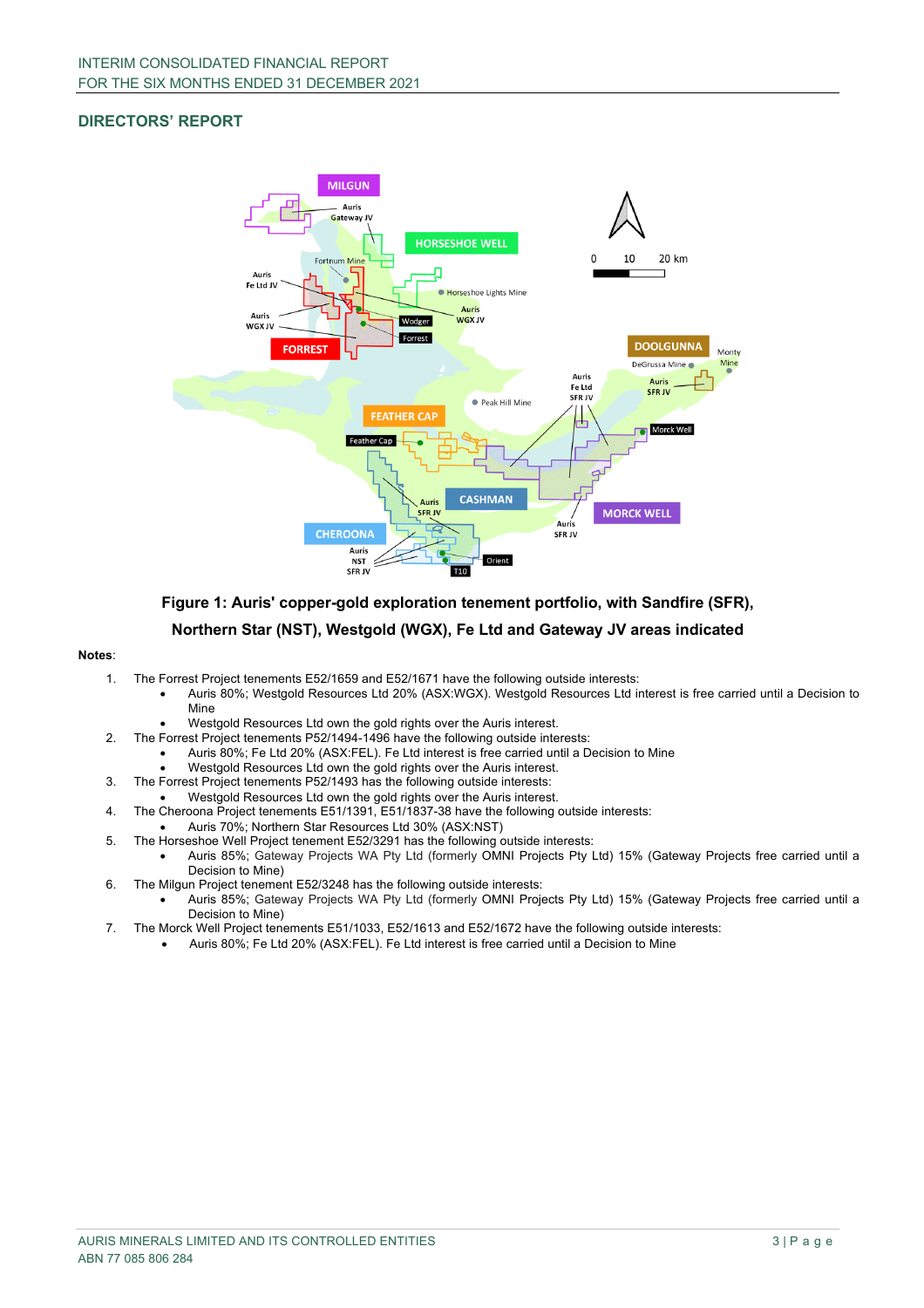#### **Auris Managed Projects**

#### **FEATHER CAP**

#### **Project Summary**

The Feather Cap Project is 100% Auris and includes tenement E52/1910 which hosts both the Feather Cap and Durack East gold prospects.

#### **Air Core Drilling**

A total of 76 Air Core drill holes were completed for 6,151 metres within the Feather Cap Project, at the Durack East Prospect (Refer ASX Announcement 29 September 2021). Drilling was designed to evaluate the potential for strike extensions to significant gold mineralisation highlighted by previous drilling along strike to the east and west.

Drilling was completed at 200m and 400m line spacings with holes completed every 100m along the lines. Infill drilling was completed at 50m spacing in areas around drilling intersecting significant quartz veining and/or chert, or prospective lithological contacts.

Significant results returned from the drilling programme included:

- 8m @ 5.44g/t Au from 87m, including 1m @ 26.7g/t Au from 87m (DEAC0089)
- 10m @ 1.22g.t Au from 80m (DEAC0075)
- 5m @ 14.3g/t Au from 40m (DEAC0095)

The high-grade intercepts within DEAC0089 of **8m @ 5.44g/t Au from 87m including 1m @ 26.7g/t Au from 87m** (Refer ASX Announcement 13 October 2021) and DEAC0075 of **10m @ 1.22g.t Au from 80m** (Refer ASX Announcement 2 November 2021) are associated with quartz veining within mafic lithologies of the Narracoota Formation, to the south of an interpreted contact with sediments of the Ravelstone Formation. The significant results from DEAC0075 and DEAC0089 support current interpretations of the extension of the Morck Well gold mineralised trend into the Feather Cap Project, unlocking the potential for a much larger mineralised strike of 6.2km gold system to be hosted between the Morck Well and Feather Cap Projects respectively.

The significant composite result of **5m @ 14.3g/t Au from 40m** returned within drill hole DEAC0095 (Refer ASX Announcement 17 December 2021) was returned from sampling over the interpreted regolith boundary between transported cover and weathered residual upper saprolite which was logged at 42m. No quartz and/or chert is associated with the significant result and is considered either a result of dispersion from proximal gold mineralisation along the above regolith boundary or associated with paleochannel gold mineralisation at the base of the transported cover.

#### **One metre sampling**

Subsequent to the reporting period, a total of 25 samples were taken from the previous Air Core drilling at the Durack East Prospect. The sampling was restricted to one metre samples of the five metre composite samples from the initial analysis which returned gold results greater than 0.5g/t gold. Assays returned from the one metre sampling resulted in revised significant intercepts of the high-grade zones within DEAC0075 and DEAC0089 as follows:

- **DEAC0075 – 5m @ 2.21g/t Au from 87m**
- **DEAC0089 – 8m @ 4.49g/t Au from 87m including 2m @ 14.8g/t Au from 87m**

The completed sampling of the significant five metre composite within DEAC0095 which returned 14.3g/t Au returned a maximum result of 0.15g/t Au within the base of the transported cover. The difference in the tenor of results from the sampling is potentially due to the nuggetty nature associated with paleochannel mineralisation.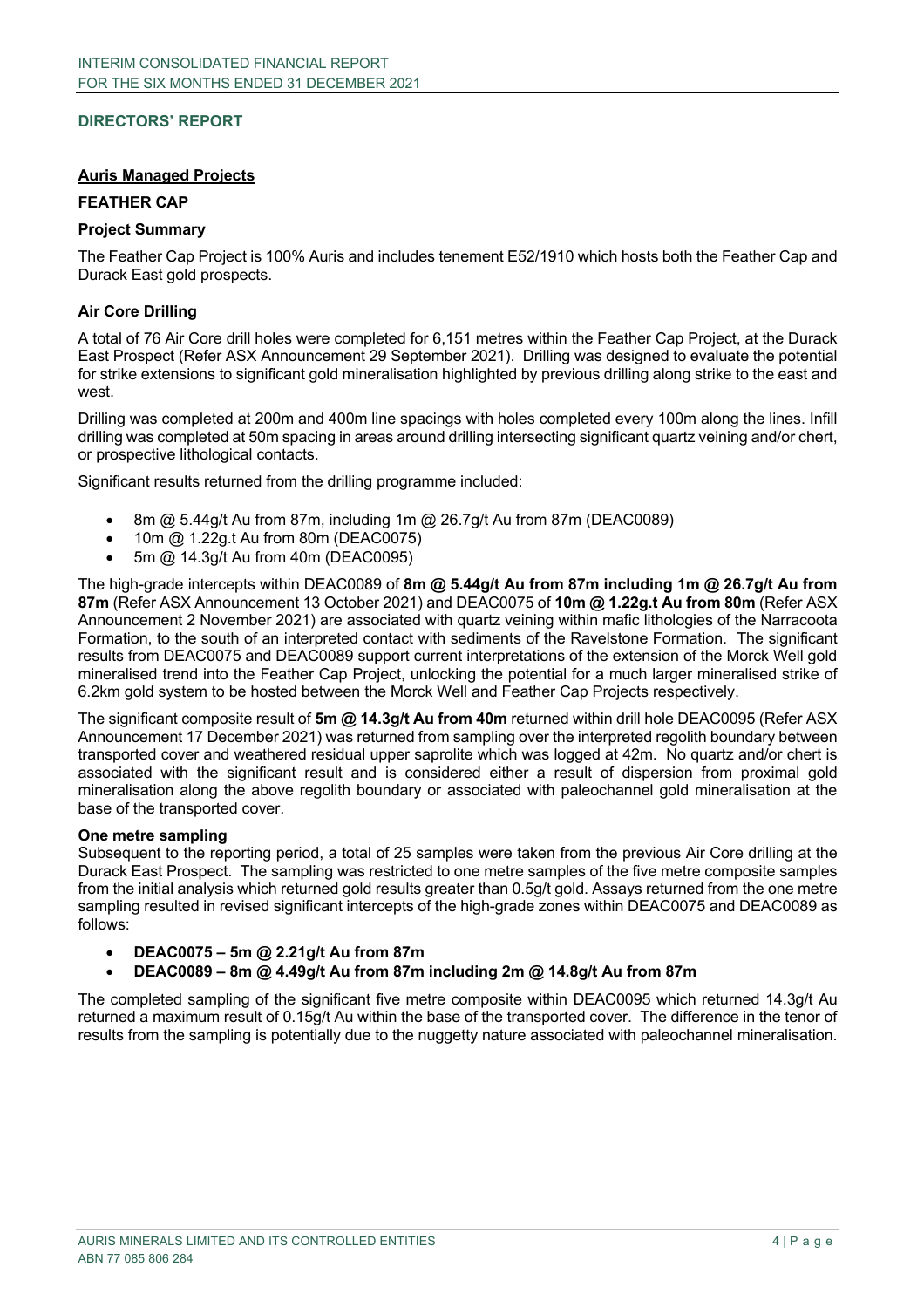#### **RC Drilling**

Subsequent to the reporting period, a total of 4 holes for 709m (DERC0001 – DERC0004, Refer ASX Announcement 25 January 2022), was completed to further evaluate high-grade gold mineralisation received within DEAC0075 and DEAC0089 from previously completed Air Core drilling.

Significant results returned from this maiden RC drilling programme include **1m @ 2.37g/t Au from 32m** within DERC0002 and **5m @ 1.87g/t Au from 30m** within DERC0003 (5m composite). Preliminary interpretations of the drilling completed to date at the Durack East Prospect has highlighted the potential for two mineralised structures. One of the structures has an interpreted apparent dip of approximately -40° to the north, subparallel and adjacent to the dip of the Narracoota/Ravelstone Formations contact. The other mineralised trend has an interpreted apparent dip of between -45° to -70° to the south on the two RC drill lines. Mineralisation along the two trends to date, is predominantly low grade and patchy with interpreted high-grade mineralisation occurring where the two mineralised structures intersect or the structures intersection with favourable regolith boundaries.

Further drilling is planned to further understand the controls of the mineralisation at the Durack East prospect which will include RC and/or Air Core drilling orientated to the north to scissor the high-grade intercepts within DEAC0075 and DEAC0089 and infill Air Core drilling on 200m line spacings along the mineralised trend. Multielement results from the assaying are expected soon.

#### **Morck Well JV (Managed by Sandfire Resources Ltd)**

#### **Project Summary**

In February 2018, Auris entered a Farm-in Agreement with SFR in relation to the Morck Well and Doolgunna Projects which covers ~430km². The Morck Well and Doolgunna Projects are strategically located 22km to the south-west and 4km to the southeast respectively, of Sandfire's DeGrussa Copper Mine in Western Australia. The Morck Well project is also located 8km along strike from Sandfire's Old Highway gold deposit with comparable high-grade gold mineralisation being intersected associated within similar geology within completed regional Air Core drilling.

#### **Air Core Drilling**

Regional Air Core drilling was completed within the Doolgunna Project, with a total of 37 holes (MWAC4205 – MWAC4241) for 2,165 metres undertaken. The completed drilling was designed to gain a better understanding of the lithologies composing the prospect area and as infill drilling to an RC drill programme carried out by Auris in 2011.

Results were received for a total of 104 Air Core drill holes (MWAC4138 – MWAC4241) completed within the Doolgunna Project. All results from the completed drill programme have now been received.

A significant composite gold intersection of 5m @ 3.08g/t Au from 20m was returned from MWAC4225, (Refer ASX Announcement 15 October 2021). This intersection is located approximately 100m along strike from the Salmon Prospect.

All remaining results were also received from the regional Air Core drilling completed within the Morck Well Project, comprising 146 holes (MWAC3248 – MWAC3259. MWAC3590 – MWAC3600, MWAC3626, MWAC4016 – MWAC4137). A single significant result of 1m  $@$  0.11% Cu from 155m within MWAC4021, (Refer ASX Announcement 15 October 2021) was returned.

A further 15 holes (MWAC4242 – MWAC4256, Refer ASX Announcement 24 January 2022) for 1,420 metres were completed at the Morck Well Project, on a 400x100m infill pattern to provide high quality litho-geochemical data and key geological information to delineate the upper Narracoota stratigraphy, known to be host to VMSstyle mineralisation. All results from this drilling are pending.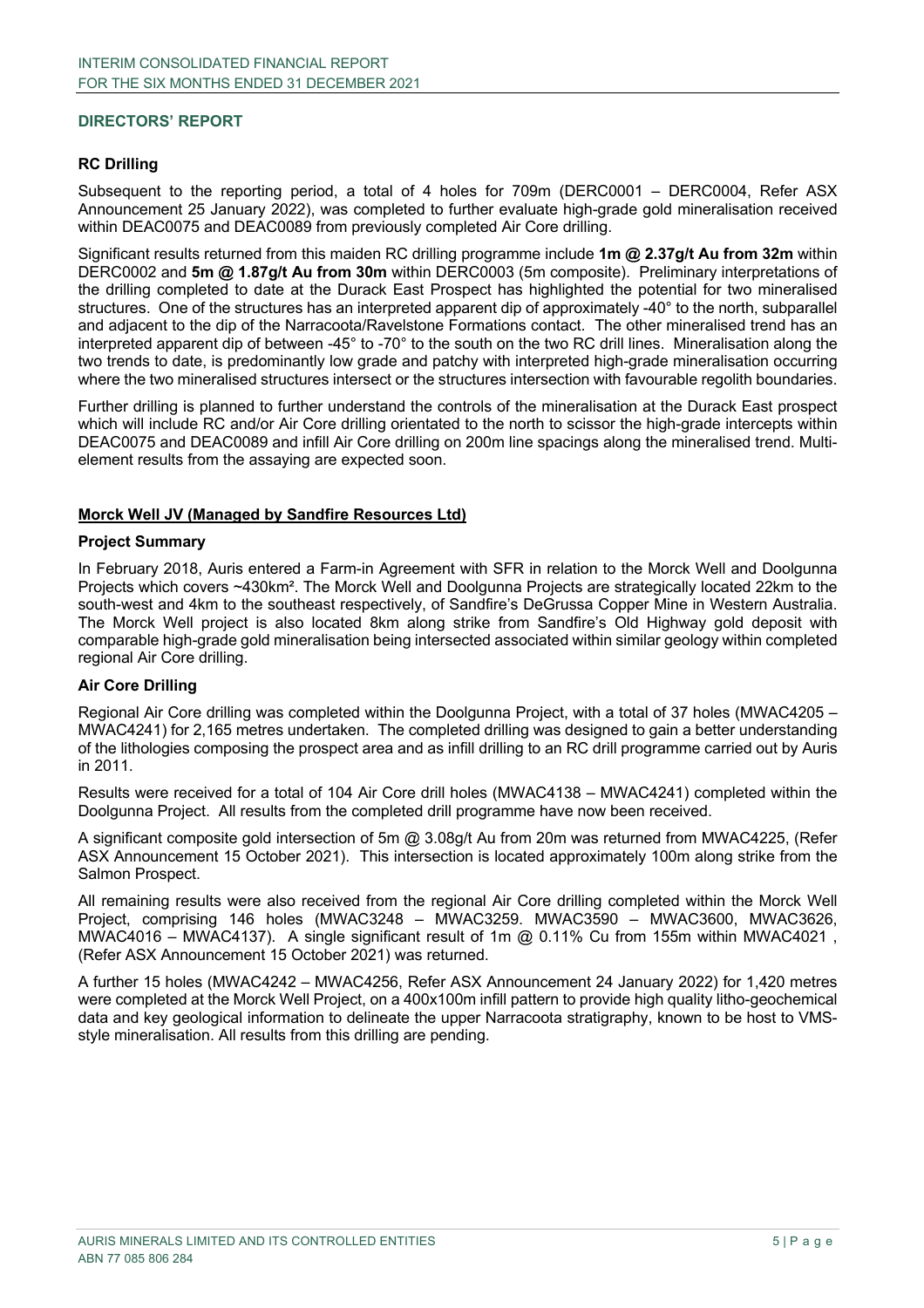#### **Cashman JV (Managed by Sandfire Resources Ltd)**

#### **Project Summary**

In September 2019, Auris entered into a farm-in agreement with Sandfire to advance exploration at the Company's Cashman Project located in the Bryah Basin of Western Australia. Under the agreement Sandfire are sole funding exploration until a Feasibility Study is completed on a discovery of >50,000t Copper or metal equivalent to earn a 70% interest.

#### **Air Core Drilling**

Results were received for the programme of fifty Air Core drill holes (CHAC1860 – CHAC1909) for 1,663m designed to infill existing 100m-spaced drill collars, specifically targeting prospective sediment horizons of the Karalundi Formation to provide additional geochemical data in the area proximal to the Orient gossan.

A single significant result of 5m @ 0.60g/t Au from 25m was returned within CHAC1885 (Refer ASX Announcement 15 October 2021). This intersection is located 400m along strike to the east from previous intersected mineralisation of 1m  $\omega$  9.72g/t Au from 40m (CHAC0780).

#### **Diamond Drilling**

Results were received from the two diamond tails (CHRC0007 and OTRC007) completed at the Orient prospect during the June 2021 quarter. A maximum significant copper result of 1.18m @ 0.83% Cu from 417.3m including 0.68m @ 1.28% Cu from 417.8m (OTRC007) has been returned (Refer ASX Announcement 15 October 2021).

All significant intersections returned from Diamond drilling within the Cashman JV are reported in Table 3.

|                 |          |              | <b>Interval</b> | <b>Intersection</b> |             |             |                    |
|-----------------|----------|--------------|-----------------|---------------------|-------------|-------------|--------------------|
| <b>Hole ID</b>  | From (m) | To(m)<br>(m) |                 | <b>Cu</b><br>(ppm)  | Au<br>(ppm) | Zn<br>(ppm) | <b>Pb</b><br>(ppm) |
| <b>CHRC0007</b> | 450      | 451.34       | 1.34            | 1290                | 0.021       | 92          | 30.5               |
| OTRC007         | 417.3    | 418.48       | 1.18            | 8338                | 0.05        | 457         | 75                 |
| including       | 417.8    | 418.48       | 0.68            | 12800               | 0.08        | 513         | 77                 |
|                 | 624.77   | 625.7        | 0.93            | 1380                | 0.007       | 250         | 39                 |
|                 | 631.2    | 632.2        | 1.00            | 1420                | 0.019       | 119         | 4                  |

#### **Table 3. Significant intervals returned from Diamond Drilling - Cashman JV**

DHEM surveying of CHRC0007 was completed to a depth of 370m, however, a blockage at this depth meant the bottom half of the hole could not be surveyed. A new DHEM survey will be run once the hole is cleared in the next reporting period.

Structural interpretation of the project area has led to areas of interest which may be tested by additional RC drilling in the future.

#### **Cheroona JV (Sandfire earning 70% Interest)**

#### **Project Summary**

On 4 February 2020 Auris and Northern Star Resources Limited (NST) entered into a Farm-in agreement with Sandfire in relation to tenements, E51/1391, E51/1837 and E51/1838, to advance exploration at the Cheroona Project located in the Bryah Basin of Western Australia. Under the agreement Sandfire are sole funding exploration until a Feasibility Study is completed on a discovery of >50,000t Copper or metal equivalent to earn a 70% interest.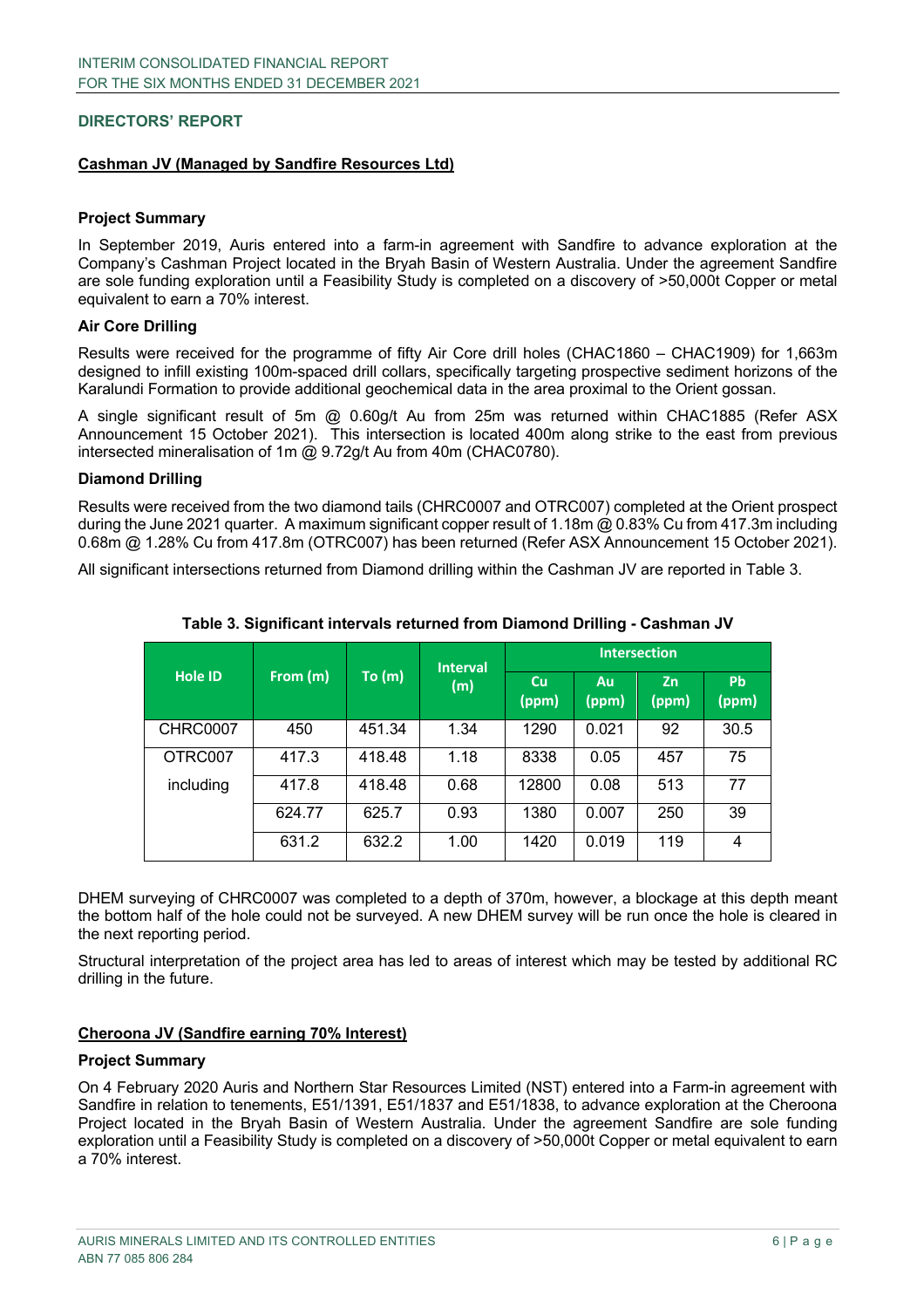#### **Diamond Drilling**

Subsequent to the reporting period, an RC pre-collar was completed and diamond tail planned targeting DeGrussa host stratigraphy and prospective structures below the Narracoota Formation on tenement E52/1837. Additional RC and Diamond drilling, as well as an extension of the MLEM survey lines have been planned, pending successful intersection of favourable stratigraphy and structures.

#### **Corporate**

#### **Fully underwritten Entitlement Issue raises \$2.38M**

In November 2021, Auris advised that the fully underwritten pro-rata non-renounceable Options Entitlement Offer to raise approximately \$2.38 million (see ASX release dated 19 October 2021) had closed. Under the terms of the Entitlement Offer, Eligible Shareholders were entitled to apply for one (1) new option at an issue price of \$0.005 for every one (1) existing fully paid ordinary share held on the Record Date (New Option). The New Options are exercisable at \$0.08 each on or before 30 November 2023.

The Entitlement Issue was fully underwritten by Lazarus Corporate Finance Pty Ltd (Underwriter). The Company received applications under the Entitlement Offer (including additional applications) totalling 197,771,924 New Options amounting to total subscriptions of \$988,859.86.

The Shortfall pursuant to the Entitlement Offer was 278,854,033 New Options, raising \$1,394,270.17 before costs and was issued in accordance with the Underwriting Agreement between the Company and Lazarus Corporate Finance Pty, as described in the Prospectus lodged by the Company on 19 October 2021.

The Board thanks all shareholders and the Lead Manager and Underwriter, Lazarus Corporate Finance for their continued support of the Company and its exploration plans.

#### **3. Events Subsequent to Reporting Date**

No matters or circumstances have arisen since the end of the reporting date which significantly affected or may significantly affect the operations of the Company, the results of those operations, or the state of affairs of the Company in future financial years, other than the following:

The impact of the Coronavirus (COVID-19) pandemic is ongoing and while it has had no significant impact on the Group up to 31 December 2021, it is not practicable to estimate the potential impact, positive or negative, after the reporting date. The situation is rapidly developing and is dependent on measures imposed by the Australian Government and other countries, such as maintaining social distancing requirements, quarantine, travel restrictions and any economic stimulus that may be provided.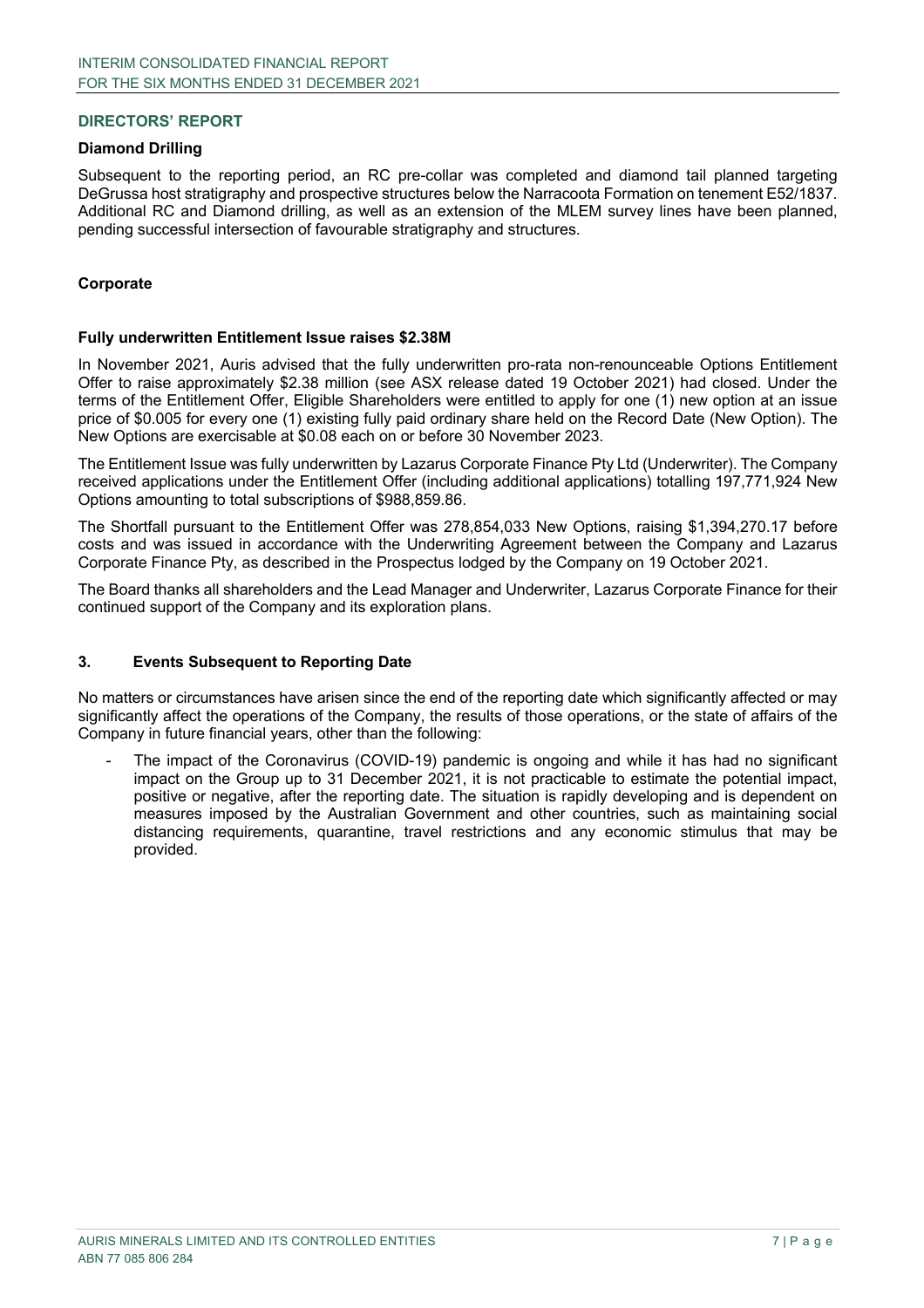# **4. Auditor's independence declaration**

The auditor's independence declaration is set out on page 9 and forms part of the Directors' Report for the six months ended 31 December 2021.

This report is made with a resolution of the directors.

**NEVILLE BASSETT NON-EXECUTIVE CHAIR** Dated at West Perth this 10<sup>th</sup> day of March 2022.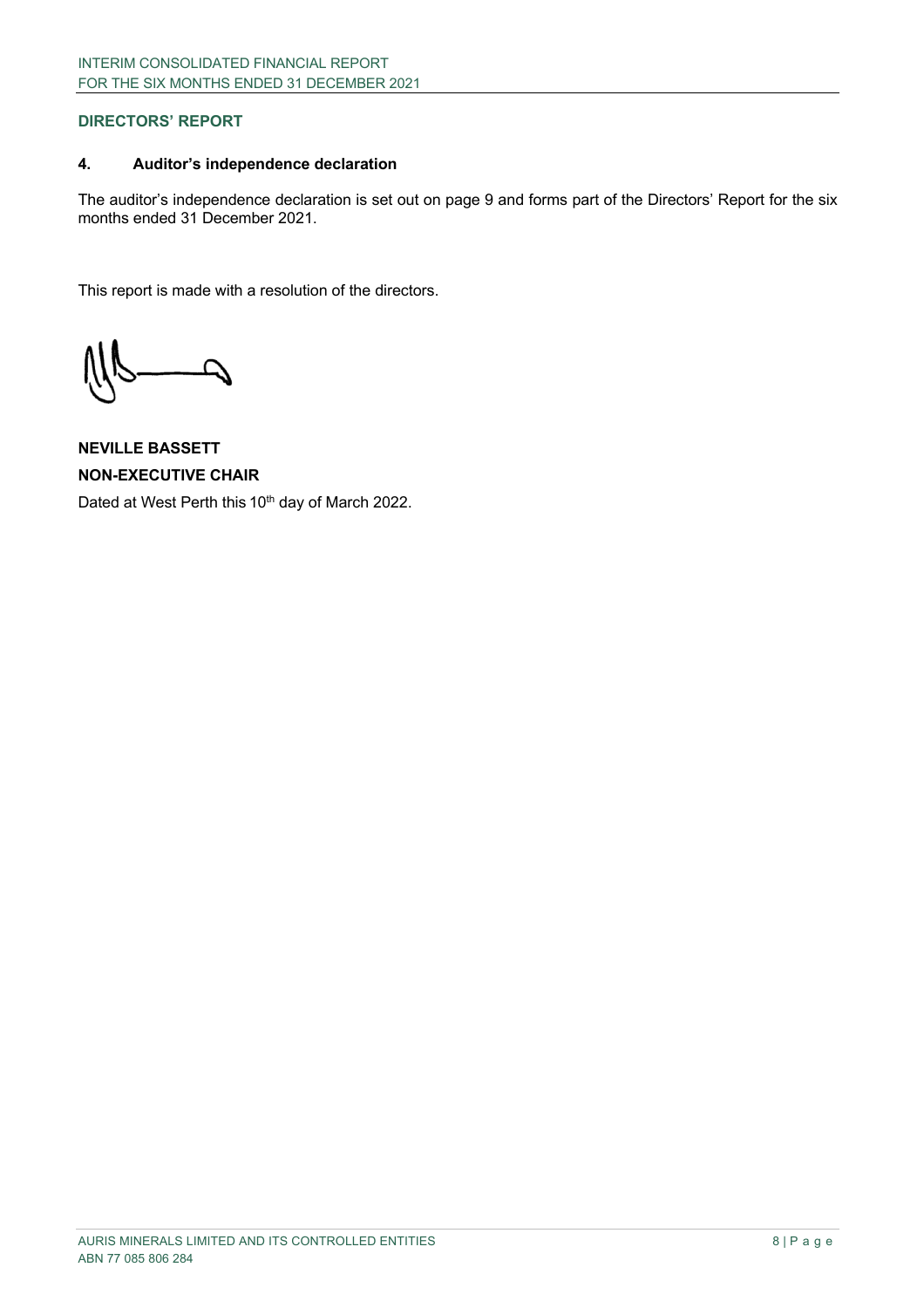# **ELDERTON** AUDIT PTY LTD

# **Auditor's Independence Declaration**

To those charged with the governance of Auris Minerals Limited,

As auditor for the review of Auris Minerals Limited for the half-year ended 31 December 2021, I declare that, to the best of my knowledge and belief, there have been:

- (i) no contraventions of the independence requirements of the *Corporations Act 2001* in relation to the review; and
- (ii) no contraventions of any applicable code of professional conduct in relation to the review.

Elderton Avil Apry We

**Elderton Audit Pty Ltd**

sicholas Hollens

**ABN** 51 609 542 458 **W**[www.eldertongroup.com](http://www.eldertoncapital.com/) 

**Nicholas Hollens** Managing Director

10 March 2022 Perth

4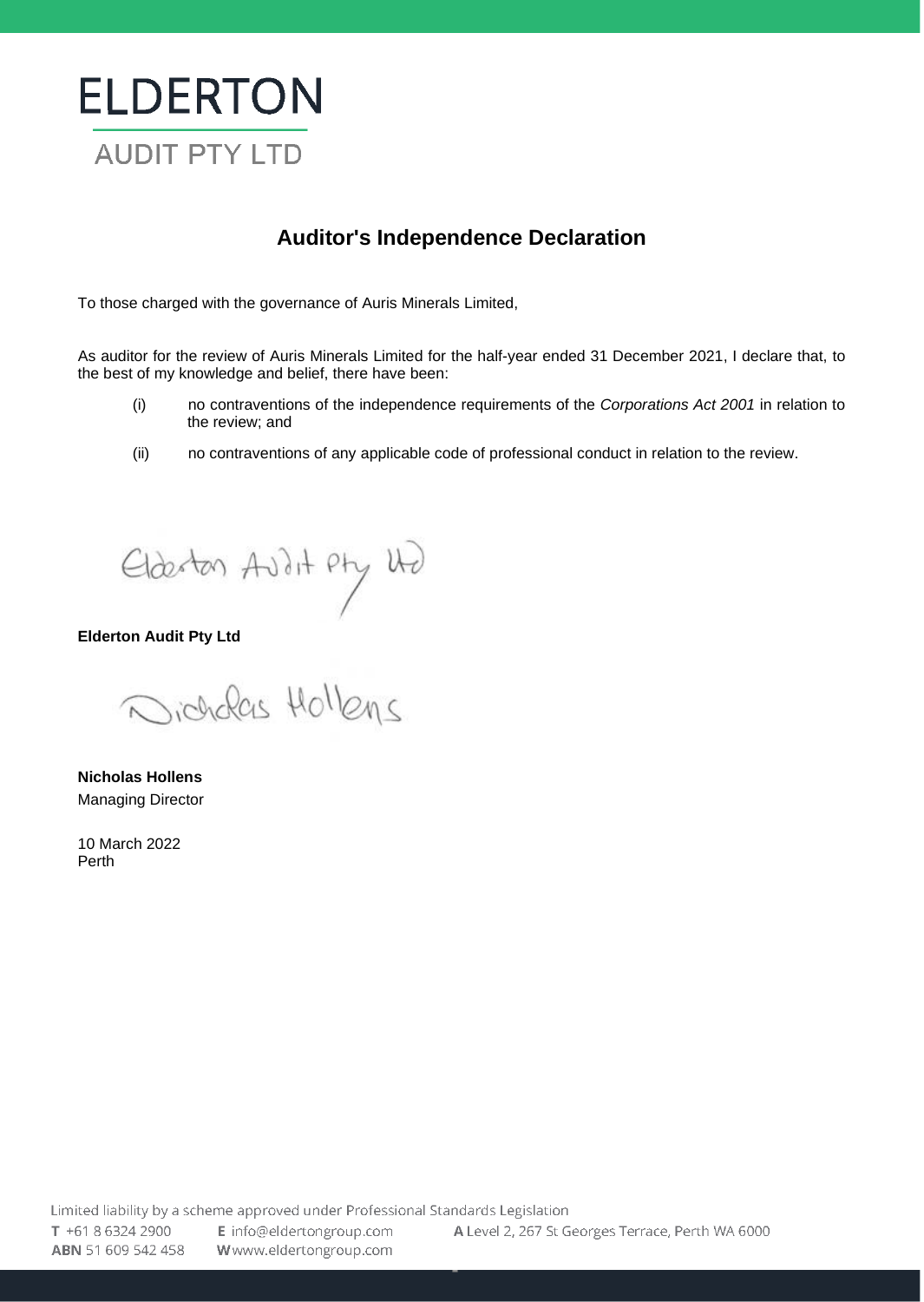# **CONSOLIDATED STATEMENT OF PROFIT OR LOSS AND OTHER COMPREHENSIVE INCOME**

|                                                       | 31 Dec 2021 | 31 Dec 2020 |
|-------------------------------------------------------|-------------|-------------|
|                                                       | \$          | \$          |
| Finance income                                        | 3,736       | 1,565       |
| Other income                                          | 11,407      | 28,777      |
| Administrative expenses                               | (403, 287)  | (331, 126)  |
| Finance costs                                         | (520)       | (1,250)     |
| Loss before income tax                                | (388, 664)  | (302, 034)  |
| Income tax benefit                                    |             |             |
| Loss from continuing operations                       | (388, 664)  | (302, 034)  |
| Other comprehensive income for the period, net of tax |             |             |
| Total comprehensive loss for the period               | (388, 664)  | (302, 034)  |
| Loss per share                                        |             |             |
| Basic and diluted loss per share                      | (0.008)     | (0.017)     |

The interim consolidated statement of profit or loss and other comprehensive income is to be read in conjunction with the accompanying notes.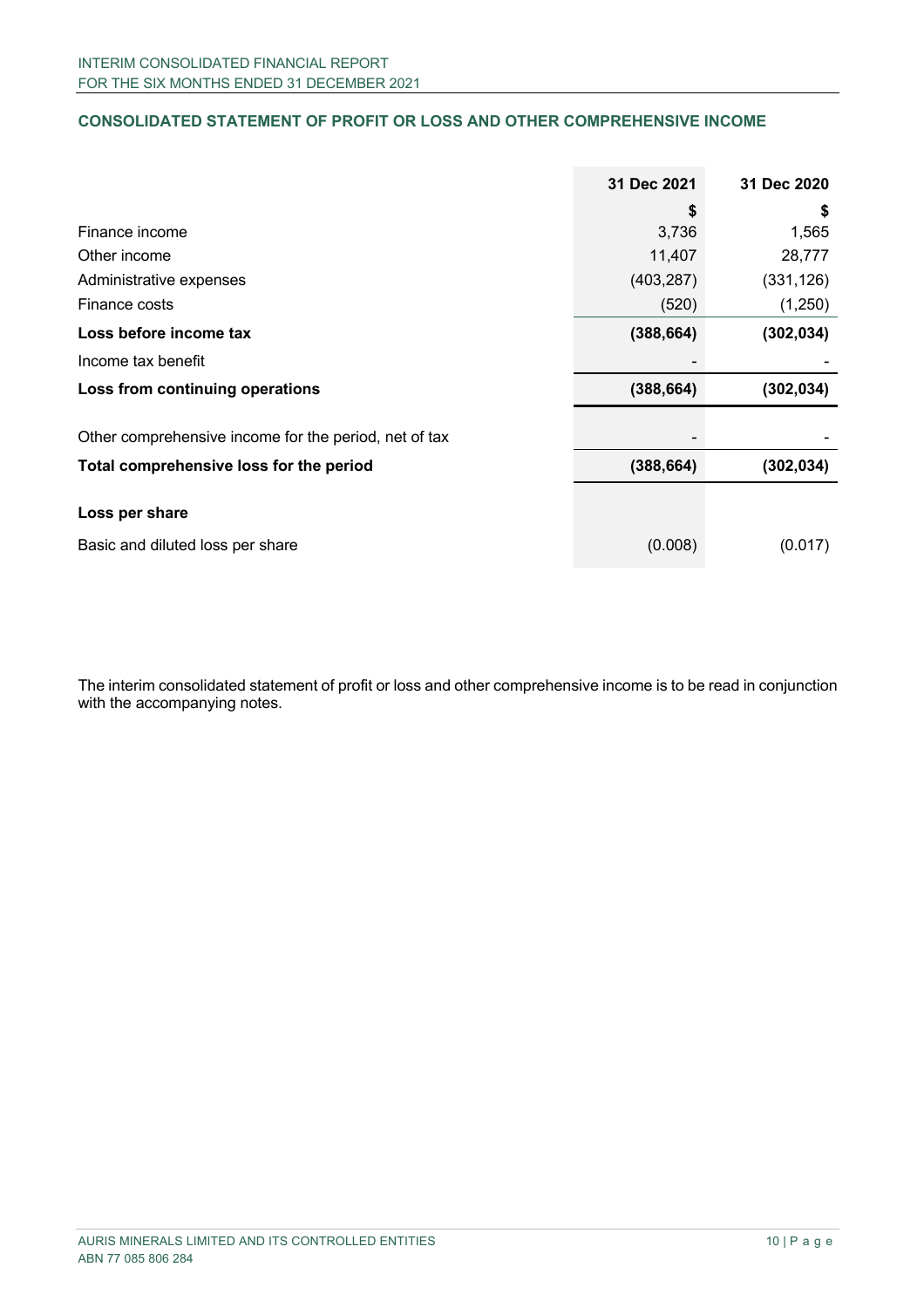# **CONSOLIDATED STATEMENT OF FINANCIAL POSITION**

|                                      |                | 31 Dec 2021     | 30 Jun 2021     |
|--------------------------------------|----------------|-----------------|-----------------|
|                                      | <b>Note</b>    | \$              | \$              |
| <b>ASSETS</b>                        |                |                 |                 |
| Cash and cash equivalents            |                | 4,400,420       | 3,334,587       |
| Trade and other receivables          |                | 20,618          | 26,454          |
| <b>Total current assets</b>          |                | 4,421,038       | 3,361,041       |
| Property, plant and equipment        |                | 175,801         | 85,410          |
| <b>Exploration assets</b>            | 5              | 21,505,839      | 20,933,294      |
| <b>Total non-current assets</b>      |                | 21,681,640      | 21,018,704      |
| <b>TOTAL ASSETS</b>                  |                | 26,102,678      | 24,379,745      |
| <b>LIABILITIES</b>                   |                |                 |                 |
| Trade and other payables             |                | 46,559          | 124,422         |
| Provisions                           |                | 141,404         | 138,014         |
| <b>Total current liabilities</b>     |                | 187,963         | 262,436         |
| Provisions                           |                | 57,620          | 57,620          |
| <b>Total non-current liabilities</b> |                | 57,620          | 57,620          |
| <b>TOTAL LIABILITIES</b>             |                | 245,583         | 320,056         |
|                                      |                |                 |                 |
| <b>NET ASSETS</b>                    |                | 25,857,095      | 24,059,689      |
| <b>EQUITY</b>                        |                |                 |                 |
| Issued capital                       | $\,6$          | 130,689,277     | 130,689,277     |
| <b>Reserves</b>                      | $\overline{7}$ | 2,186,070       | 320,615         |
| <b>Accumulated losses</b>            |                | (107, 018, 252) | (106, 950, 203) |
| <b>TOTAL EQUITY</b>                  |                | 25,857,095      | 24,059,689      |

The interim consolidated statement of financial position is to be read in conjunction with the accompanying notes.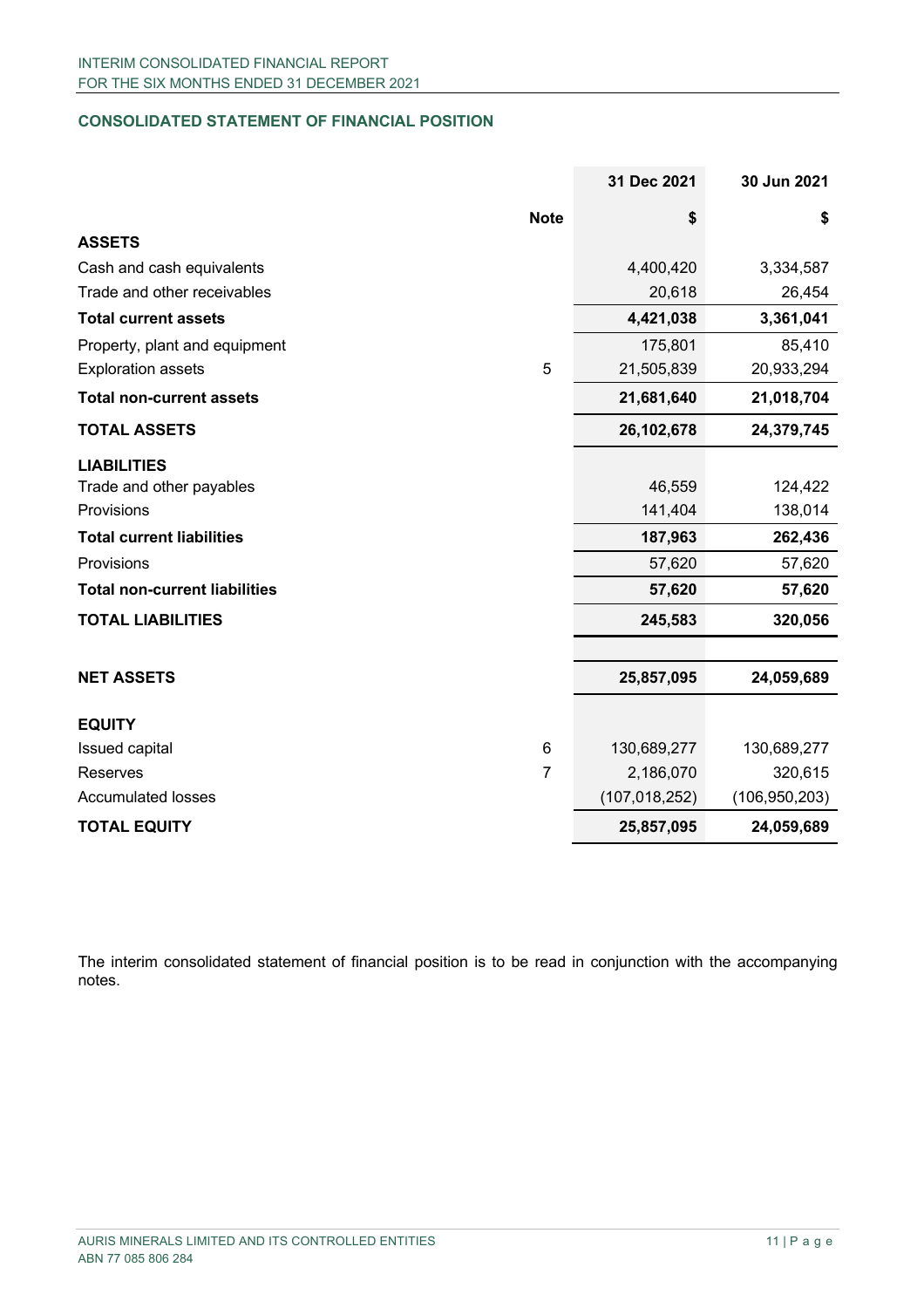# **CONSOLIDATED STATEMENT OF CHANGES IN EQUITY**

|                                                        | <b>Note</b>    | <b>Issued</b><br>capital<br>\$ | <b>Accumulated</b><br><b>losses</b><br>\$ | <b>Reserves</b><br>\$ | Total<br>equity<br>\$ |
|--------------------------------------------------------|----------------|--------------------------------|-------------------------------------------|-----------------------|-----------------------|
| For the six months ended<br>31 December 2021           |                |                                |                                           |                       |                       |
| Opening balance at 1 July 2021                         |                | 130,689,277                    | (106, 950, 203)                           | 320,615               | 24,059,689            |
| Loss for the period                                    |                |                                | (388, 664)                                |                       | (388, 664)            |
| Total comprehensive loss for the<br>period             |                |                                | (388, 664)                                |                       | (388, 664)            |
| <b>Transactions with owners and</b><br>other transfers |                |                                |                                           |                       |                       |
| Issue of options                                       | 7              |                                |                                           | 2,383,130             | 2,383,130             |
| Option issue costs                                     | $\overline{7}$ |                                |                                           | (197,060)             | (197,060)             |
| Revaluation of equity<br>investments                   |                |                                | 320,615                                   | (320, 615)            |                       |
| <b>Balance as at 31 December</b><br>2021               |                | 130,689,277                    | (107, 018, 252)                           | 2,186,070             | 25,857,095            |
|                                                        |                |                                |                                           |                       |                       |
| For the six months ended<br>31 December 2020           |                |                                |                                           |                       |                       |
| Opening balance at 1 July 2020                         |                | 123,813,483                    | (105, 800, 061)                           | 1,839,368             | 19,852,790            |
| Loss for the period                                    |                |                                | (302, 034)                                |                       | (302, 034)            |
| Total comprehensive loss for the<br>period             |                |                                | (302, 034)                                |                       | (302, 034)            |
| <b>Transactions with owners and</b><br>other transfers |                |                                |                                           |                       |                       |
| Issue of options                                       | 7              |                                |                                           | 1,408,873             | 1,408,873             |
| Conversion of options                                  | 6              | 5,435,570                      |                                           |                       | 5,435,570             |
| Transfer from options reserve                          | 6,7            | 1,765,163                      |                                           | (1,765,163)           |                       |
| Expiry of options                                      | $\overline{7}$ |                                | 1,074,463                                 | (1,074,463)           |                       |
| Share issue costs                                      | 6              | (324, 939)                     |                                           |                       | (324, 939)            |
| Expiry of performance rights                           | 7              |                                | 88,000                                    | (88,000)              |                       |
| <b>Balance as at 31 December</b><br>2020               |                | 130,689,277                    | (104, 939, 632)                           | 320,615               | 26,070,260            |

The interim consolidated statement of changes in equity is to be read in conjunction with the accompanying notes.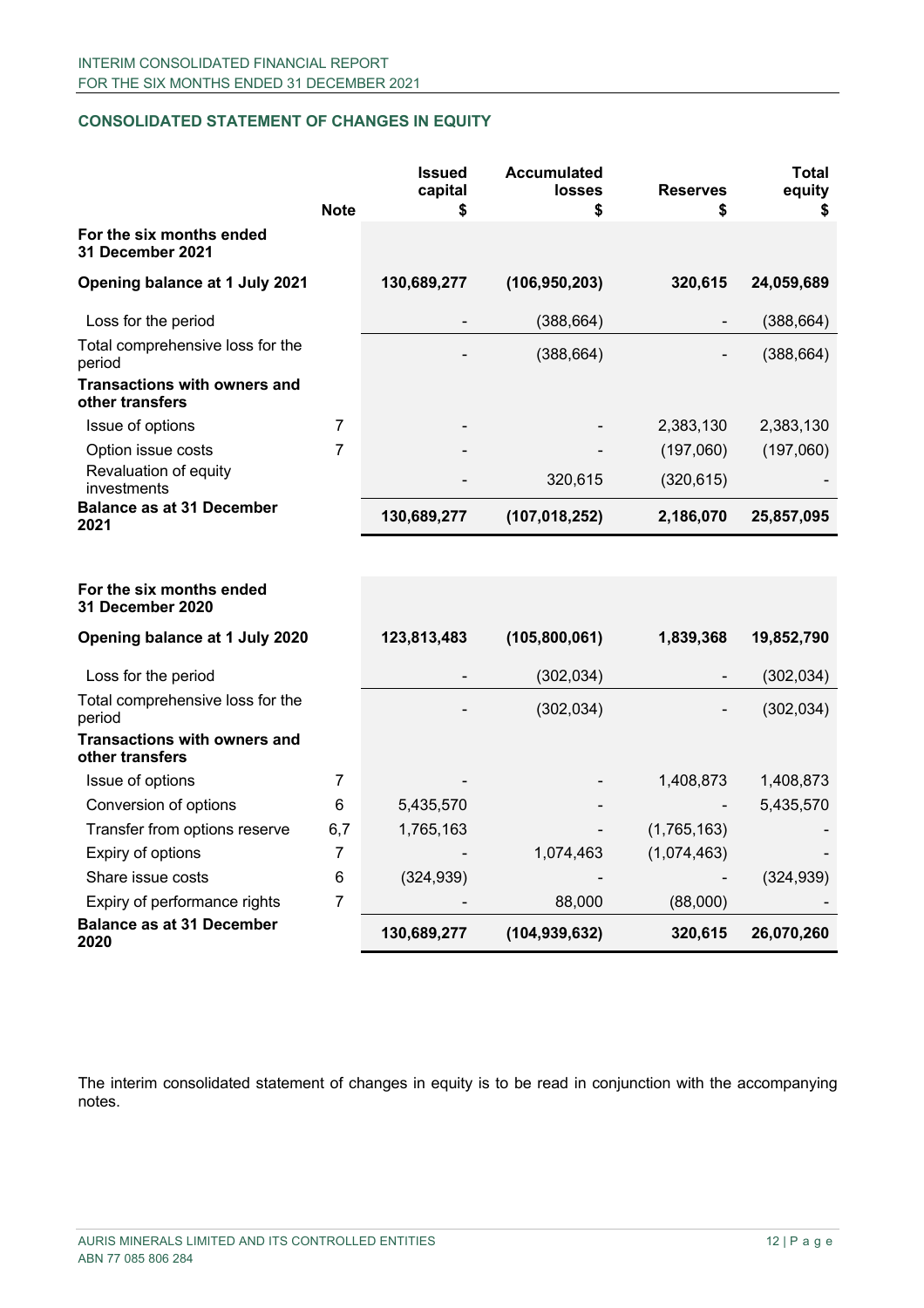# **CONSOLIDATED STATEMENT OF CASH FLOWS**

|                                                          | 31 Dec 2021 | 31 Dec 2020 |
|----------------------------------------------------------|-------------|-------------|
|                                                          |             | S           |
| <b>Cash flows from operating activities</b>              |             |             |
| Cash paid to suppliers and employees                     | (474, 016)  | (317, 874)  |
| Government grants and tax incentives                     |             | 19,585      |
| Interest received                                        | 3,736       | 1,452       |
| Lease income                                             | 3,600       |             |
| Net cash outflow from operating activities               | (466, 680)  | (296, 837)  |
|                                                          |             |             |
| <b>Cash flows from investing activities</b>              |             |             |
| Payments for exploration and evaluation                  | (554, 280)  | (503, 580)  |
| Payments for property, plant and equipment               | (99, 277)   |             |
| Net cash outflow from investing activities               | (653, 557)  | (503, 580)  |
|                                                          |             |             |
| <b>Cash flows from financing activities</b>              |             |             |
| Proceeds from issue of options                           | 2,383,130   |             |
| Proceeds from conversion of options                      |             | 5,435,570   |
| Share issue costs                                        |             | (324, 939)  |
| Option issue costs                                       | (197,060)   |             |
| Net cash inflow from financing activities                | 2,186,070   | 5,110,631   |
|                                                          |             |             |
| Net increase in cash and cash equivalents                | 1,065,833   | 4,310,214   |
| Cash and cash equivalents at the beginning of the period | 3,334,587   | 779,952     |
| Cash and cash equivalents at the end of the period       | 4,400,420   | 5,090,166   |

The interim consolidated statement of cash flows is to be read in conjunction with the accompanying notes.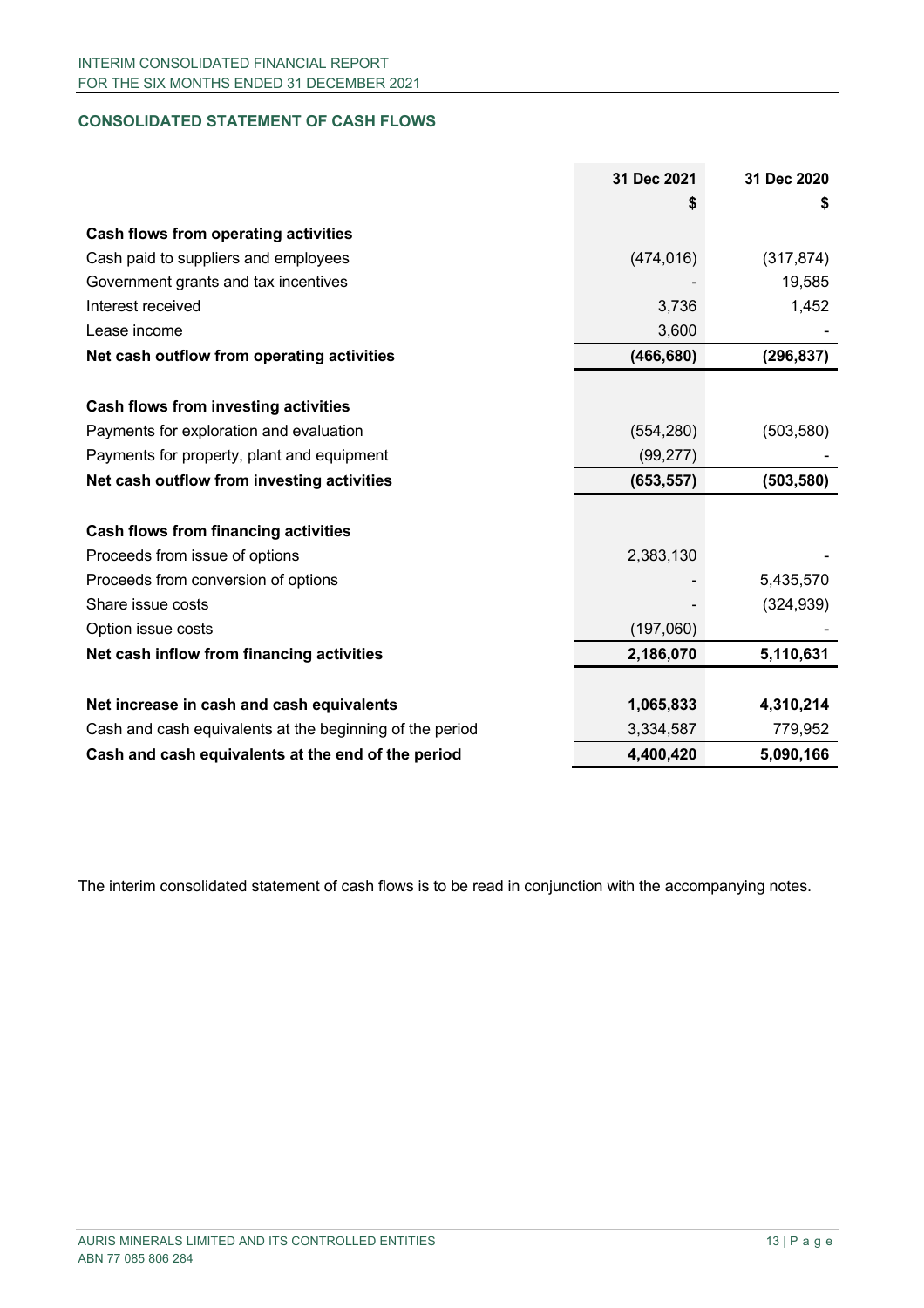# **NOTES TO THE CONSOLIDATED FINANCIAL REPORTS**

#### **1. Basis of preparation**

Auris Minerals Limited (the Company or Auris Minerals) is a company domiciled and incorporated in Australia. The address of the Company's registered office is Level 3, 18 Richardson Street, West Perth WA 6005. The interim consolidated financial report of the Company as at and for the six months ended 31 December 2021 comprises the Company and its wholly owned subsidiaries (together referred to as the "Group").

The interim consolidated report has been prepared in accordance with AASB 134 Interim Financial Reporting and the Corporations Act 2001. The half-year financial report does not include all notes of the type normally included within the annual financial report and therefore cannot be expected to provide as full an understanding of the financial performance, financial position and financing and investing activities of the entity as the full year financial report. It is recommended that the interim consolidated financial report be read in conjunction with the annual report for the year ended 30 June 2021 and considered together with any public announcements made by the Company during the six months ended 31 December 2021 in accordance with the continuous disclosure obligations of the ASX listing rules. The annual report of the Company as at and for the year ended 30 June 2021 is available on request from the Company's registered office or at www.aurisminerals.com.au.

This interim consolidated financial report was approved by the Board of Directors on 10 March 2022.

#### **2. Accounting policies**

The accounting policies adopted are consistent with those of the previous financial year and corresponding interim reporting period.

The Group has adopted all of the new, revised or amending Accounting Standards and Interpretations issued by the Australian Accounting Standards Board that are mandatory for the current reporting period. The adoption of these Accounting standards and Interpretations did not have any significant impact on the financial performance or position of the Group.

#### **3. Estimates**

The preparation of interim financial reports requires management to make judgements, estimates and assumptions that affect the application of accounting policies and the reported amounts of assets and liabilities, income and expense. Actual results may differ from these estimates.

In preparing this interim financial report, the significant judgements made by management in applying the Group's accounting policies and the key sources of estimation uncertainty were the same as those that applied to the annual financial report as at and for the year ended 30 June 2021.

## **4. Operating segments**

The Group operates within one reportable segment, being the exploration and evaluation of mineral tenements in Western Australia. This internal reporting framework is the most relevant to assist the Board with making decisions regarding the Group and its ongoing exploration activities, while also taking into consideration the results of exploration work that has been performed to date.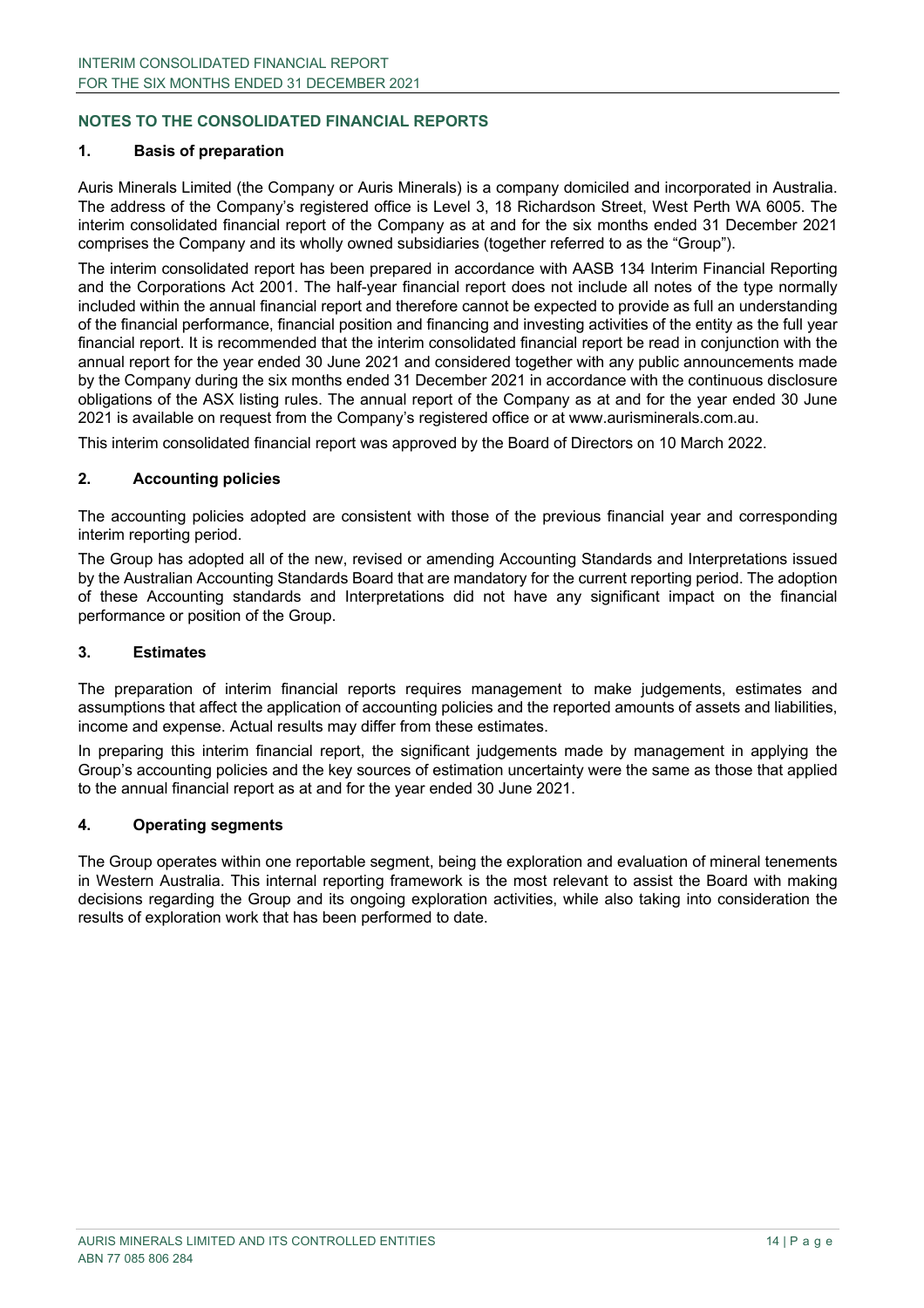# **NOTES TO THE CONSOLIDATED FINANCIAL REPORTS (continued)**

#### **5. Exploration assets**

| Carrying amount at 1 July 2021             | 20,933,294 |
|--------------------------------------------|------------|
| Costs incurred during the period           | 572.545    |
| <b>Carrying amount at 31 December 2021</b> | 21,505,839 |

## **6. Issued capital**

| Movement in ordinary shares               | <b>Number</b> |             |
|-------------------------------------------|---------------|-------------|
| Issued capital at 1 July 2021             | 476.625.957   | 130.689.277 |
| Share issue costs                         | -             |             |
| <b>Issued capital at 31 December 2021</b> | 476,625,957   | 130,689,277 |

#### **Movement in listed options**

| <b>Options expiring</b><br>on or before | <b>Exercise</b><br>price | On issue<br>1 Jul 2021 | <b>Issued</b>  | <b>Exercised</b>         | <b>Expired</b> | On issue<br>31 Dec 2021 |
|-----------------------------------------|--------------------------|------------------------|----------------|--------------------------|----------------|-------------------------|
| 30 Nov 2023                             | \$0.08                   |                        | - 476.625.957  | $\overline{\phantom{0}}$ | $\blacksquare$ | 476,625,957             |
|                                         |                          |                        | $-476.625.957$ | ۰                        |                | 476.625.957             |

# **Issue of Options**

The Company completed a fully underwritten pro-rata non-renounceable offer on 25 November 2021 and issued 476,625,957 Options raising \$2,383,130 before costs.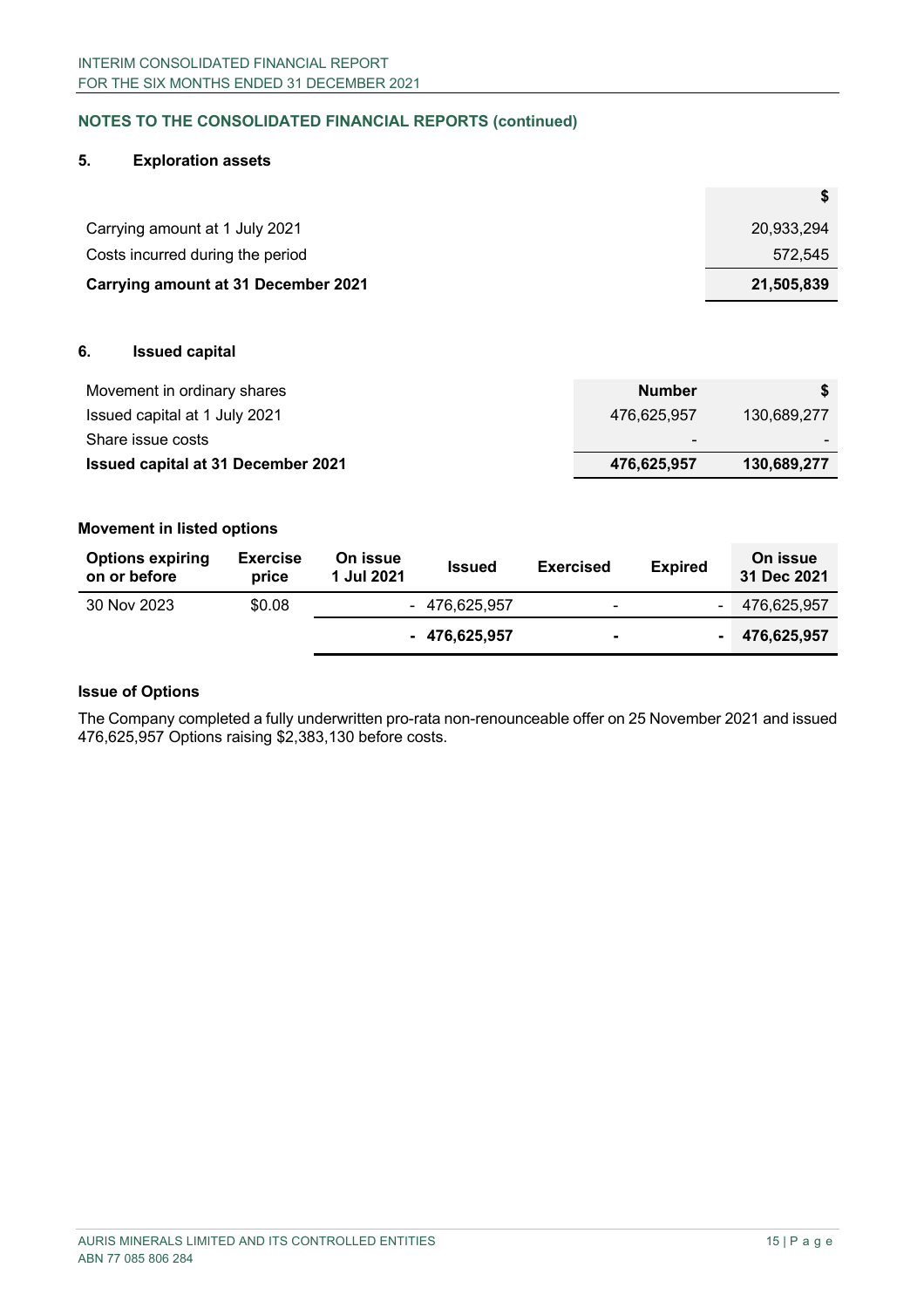# **NOTES TO THE CONSOLIDATED FINANCIAL REPORTS (continued)**

## **7. Reserves**

| Reserves at 1 July 2021          | 320,615    |
|----------------------------------|------------|
| Movement in reserves:            |            |
| Issue of options (see Note 6)    | 2,383,130  |
| Revaluation of Equity Investment | (320, 615) |
| Option issue costs               | (197,060)  |
| Reserves at 31 December 2021     | 2,186,070  |

#### **8. Events subsequent to reporting date**

No matters or circumstances have arisen since the end of the reporting date which significantly affected or may significantly affect the operations of the Company, the results of those operations, or the state of affairs of the Company in future financial years, other than the following:

The impact of the Coronavirus (COVID-19) pandemic is ongoing and while it has had no significant impact on the Group up to 31 December 2021, it is not practicable to estimate the potential impact, positive or negative, after the reporting date. The situation is rapidly developing and is dependent on measures imposed by the Australian Government and other countries, such as maintaining social distancing requirements, quarantine, travel restrictions and any economic stimulus that may be provided.

#### **9. Contingent Liabilities and Assets**

The Group has no contingent assets or liabilities as at 31 December 2021.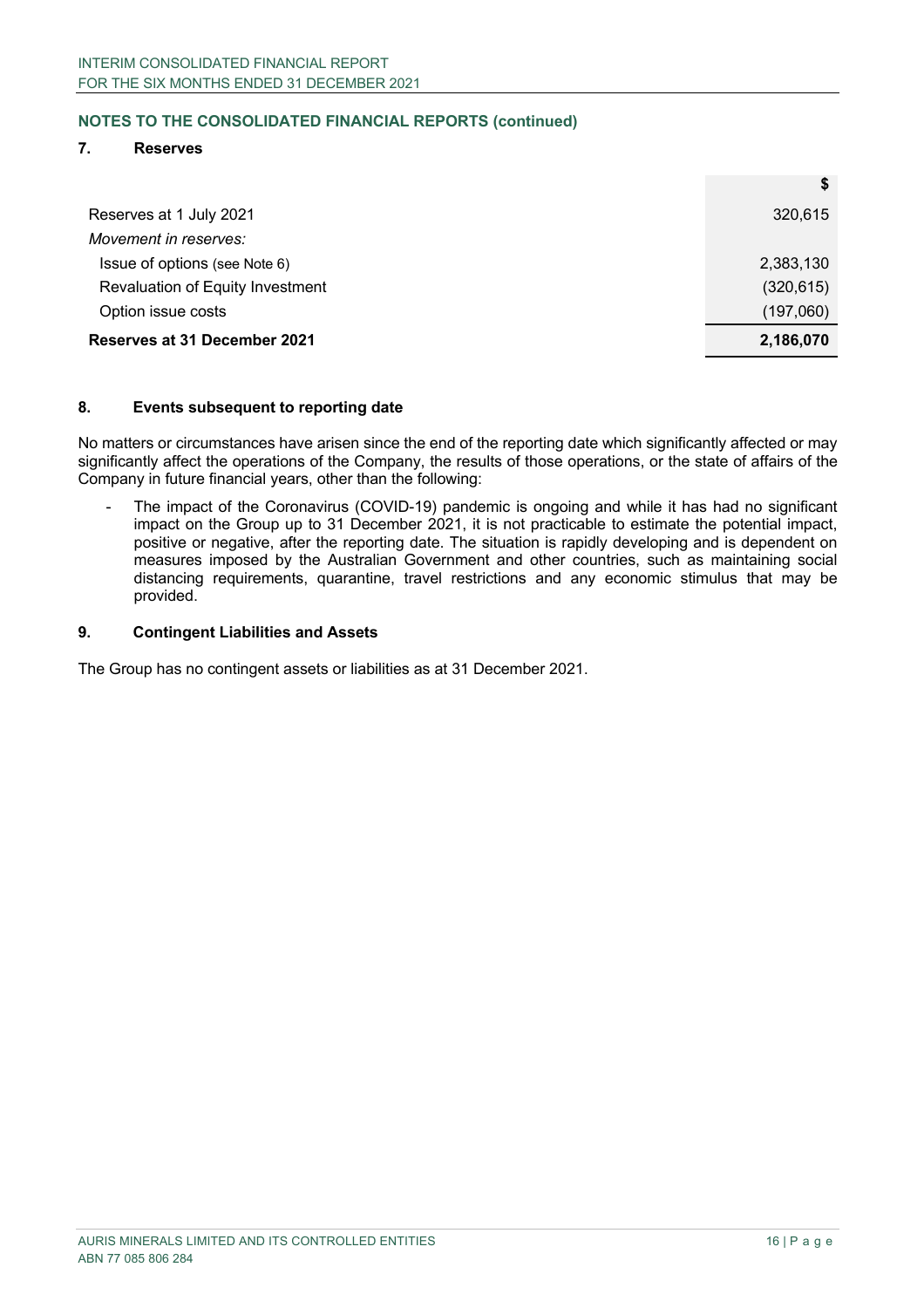## **DIRECTORS' DECLARATION**

In accordance with a resolution of the directors of Auris Minerals Limited (the Company), I state that:

In the opinion of the directors of Auris Minerals Limited:

- a. The consolidated financial statements and notes are in accordance with the Corporations Act 2001, including:
	- i. giving a true and fair view of the Group's financial position as at 31 December 2021 and the performance for the half-year ended on that date;
	- ii. complying with Accounting Standard 134: Interim Financial Reporting and the Corporations Regulations 2001.
- b. There are reasonable grounds to believe that the Company will be able to pays its debts as and when they become due and payable.

Signed in accordance with a resolution of the directors

**NEVILLE BASSETT NON-EXECUTIVE CHAIR** Dated at West Perth this 10<sup>th</sup> day of March 2022.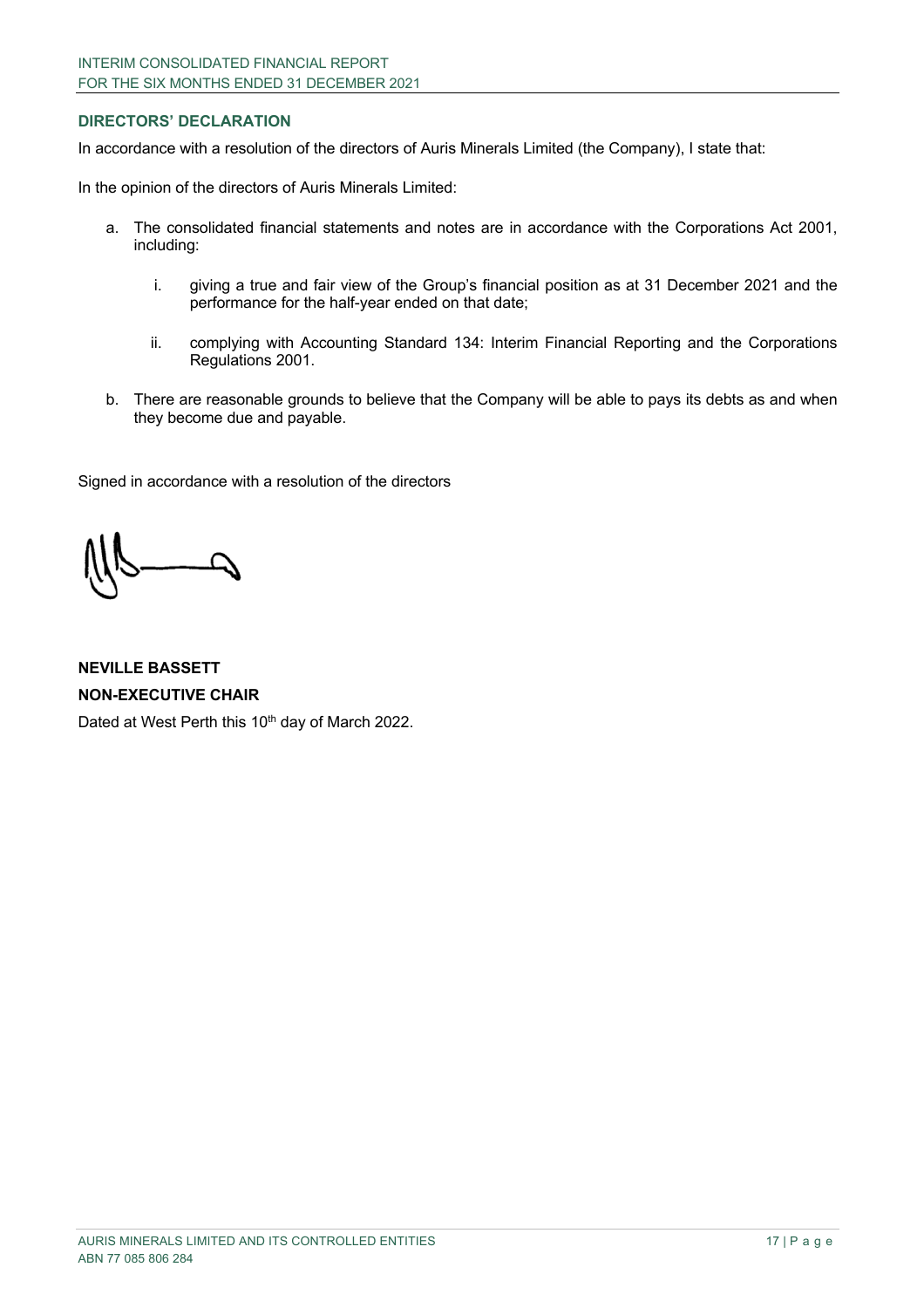

# **INDEPENDENT AUDITOR'S REVIEW REPORT**

To the members of Auris Minerals Limited

#### **Report on the Half-Year Financial Report**

#### *Conclusion*

We have reviewed the half-year financial report of Auris Minerals Limited (the 'Company') and its subsidiaries ("the Group"), which comprises the consolidated statement of financial position as at 31 December 2021, the consolidated statement of comprehensive income, consolidated statement of changes in equity and consolidated statement of cash flows for the half-year ended on that date, a summary of significant accounting policies and other explanatory information, and the directors' declaration.

Based on our review, which is not an audit, we have not become aware of any matter that makes us believe that the accompanying half-year financial report of Auris Minerals Limited does not comply with the *Corporations Act 2001* including:

(a) giving a true and fair view of the Auris Minerals Limited's financial position as at 31 December 2021 and of its performance for the half-year ended on that date; and

(b) complying with Accounting Standard AASB 134 *Interim Financial Reporting* and the *Corporations Regulations 2001*.

#### *Basis for Conclusion*

We conducted our review in accordance with ASRE 2410 *Review of a Financial Report Performed by the Independent Auditor of the Entity*. Our responsibilities are further described in the *Auditor's Responsibilities for the Review of the Financial Report* section of our report. We are independent of the Group in accordance with the auditor independence requirements of the *Corporations Act 2001* and the ethical requirements of the Accounting Professional and Ethical Standards Board's APES 110 *Code of Ethics for Professional Accountants* (*including Independence Standards)* (the Code) that are relevant to our audit of the annual financial report in Australia. We have also fulfilled our other ethical responsibilities in accordance with the Code.

We confirm that the independence declaration required by the *Corporations Act 2001* which has been given to the directors of the Company, would be in the same terms if given to the directors as at the time of this auditor's review report.

#### *Responsibility of Management for the Financial Report*

The directors of the company are responsible for the preparation of the half-year financial report that gives a true and fair view in accordance with Australian Accounting Standards and the *Corporations Act 2001* and for such internal control as the directors determine is necessary to enable the preparation of the half-year financial report that gives a true and fair view and is free from material misstatement, whether due to fraud or error.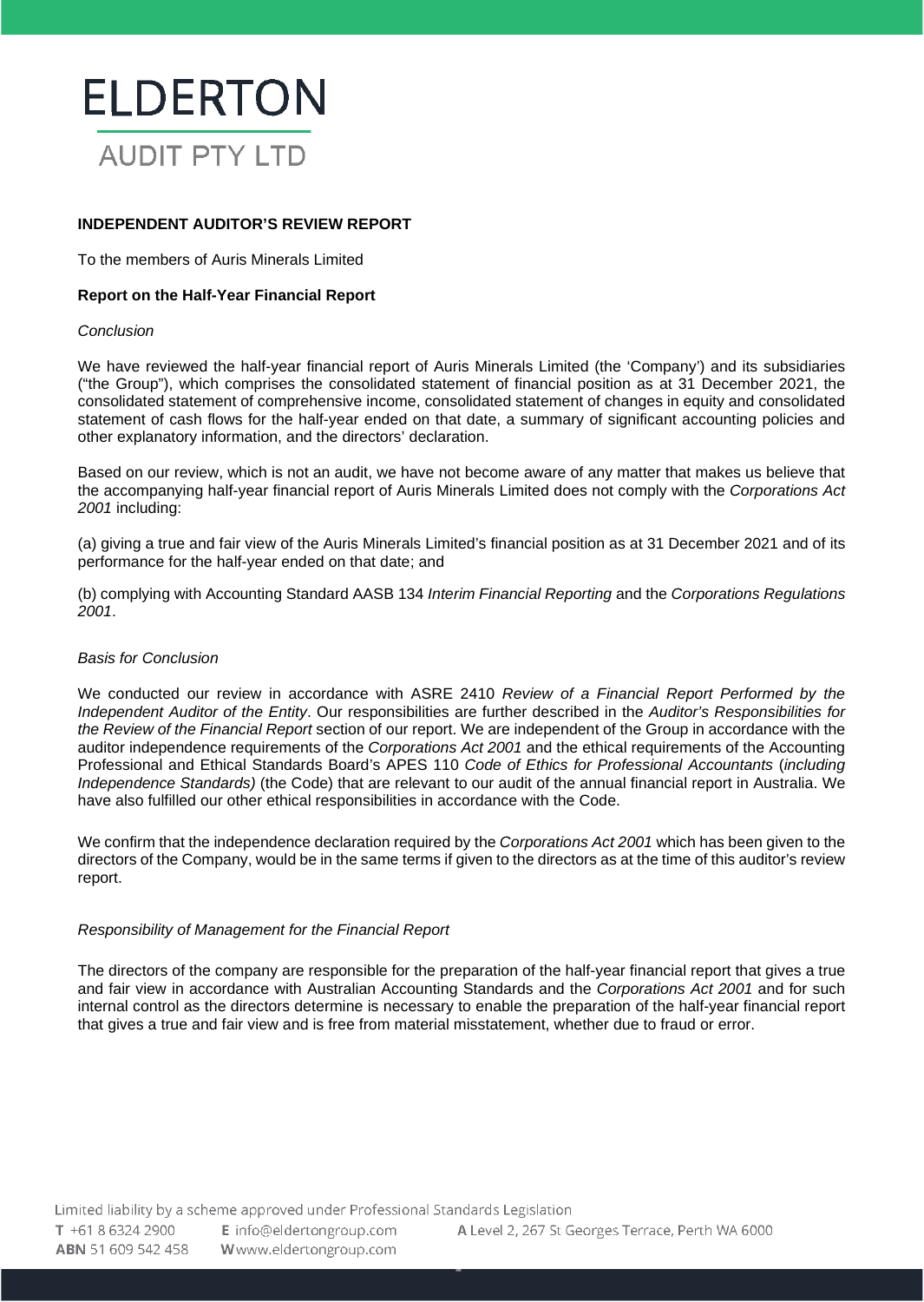#### *Auditor's Responsibility for the Review of the Financial Report*

Our responsibility is to express a conclusion on the half-year financial report based on our review. ASRE 2410 requires us to conclude whether we have become aware of any matter that makes us believe that the half-year financial report is not in accordance with the *Corporations Act 2001* including giving a true and fair view of the Group's financial position as at 31 December 2021 and its performance for the half-year ended on that date, and complying with Accounting Standard AASB 134 *Interim Financial Reporting* and the *Corporations Regulations 2001*.

A review of a half-year financial report consists of making enquiries, primarily of persons responsible for financial and accounting matters, and applying analytical and other review procedures. A review is substantially less in scope than an audit conducted in accordance with Australian Auditing Standards and consequently does not enable us to obtain assurance that we would become aware of all significant matters that might be identified in an audit.

Accordingly, we do not express an audit opinion.

Elderton Avilit Pty Und

**Elderton Audit Pty Ltd**

victionales Hollena

**Nicholas Hollens** Managing Director

10 March 2022

Perth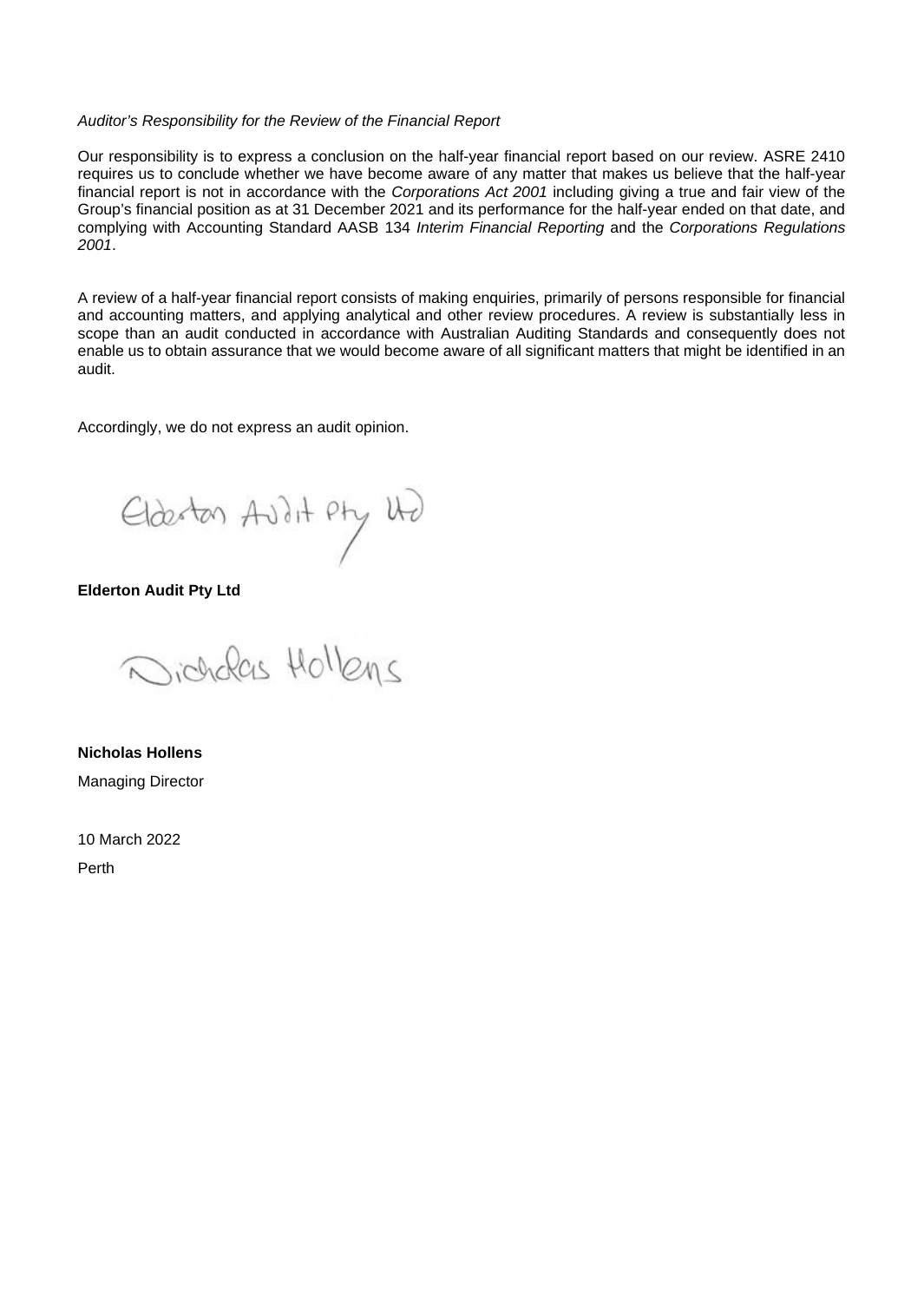#### **COMPETENT PERSON'S STATEMENT**

Information in this report that relates to exploration results is based on and fairly represents information and supporting documentation prepared and compiled by Mr Matthew Svensson, who is a Member of the Australian Institute of Geoscientists.

Mr Svensson is the Exploration Manager for Auris Minerals Limited. Mr Svensson has sufficient experience, which is relevant to the style of mineralisation and type of deposit under consideration, and to the activity which he is undertaking to qualify as a Competent Person, as defined in the 2012 Edition of the Australasian Code for Reporting Exploration Results, Mineral Resources and Ore Reserves. Mr Svensson consents to the inclusion in the announcement of the matters based on this information in the form and context in which it appears.

#### **No New Information**

Except where explicitly stated, this report contains references to prior exploration results and Mineral Resource estimates, all of which have been cross referenced to previous market reports made by the Company. The Company confirms that it is not aware of any new information or data that materially affects the information included in the relevant market announcements and, in the case of estimates of Mineral Resources that all material assumptions and technical parameters underpinning the results and/or estimates in the relevant market report continue to apply and have not materially changed.

#### **Forward-Looking Statements**

This report has been prepared by Auris Minerals Limited. This document contains background information about Auris Minerals Limited and its related entities current at the date of this report. This is in summary form and does not purport to be all inclusive or complete. Recipients should conduct their own investigations and perform their own analysis in order to satisfy themselves as to the accuracy and completeness of the information, statements and opinions contained in this report. This report is for information purposes only. Neither this document nor the information contained in it constitutes an offer, invitation, solicitation or recommendation in relation to the purchase or sale of shares in any jurisdiction.

This report may not be distributed in any jurisdiction except in accordance with the legal requirements applicable in such jurisdiction. Recipients should inform themselves of the restrictions that apply in their own jurisdiction. A failure to do so may result in a violation of securities laws in such jurisdiction. This document does not constitute investment advice and has been prepared without taking into account the recipient's investment objectives, financial circumstances or particular needs and the opinions and recommendations in this representation are not intended to represent recommendations of particular investments to particular investments to particular persons. Recipients should seek professional advice when deciding if an investment is appropriate. All securities transactions involve risks, which include (among others) the risk of adverse or unanticipated market, financial or political developments.

No responsibility for any errors or omissions from this document arising out of negligence or otherwise is accepted. This document does include forward-looking statements. Forward-looking statements are only predictions and are subject to risks, uncertainties and assumptions which are outside the control of Auris Minerals Limited. Actual values, results, outcomes or events may be materially different to those expressed or implied in this report. Given these uncertainties, recipients are cautioned not to place reliance on forward-looking statements.

Any forward-looking statements in this report speak only at the date of issue of this report. Subject to any continuing obligations under applicable law and ASX Listing Rules, Auris Minerals Limited does not undertake any obligation to update or revise any information or any of the forward-looking statements in this document or any changes in events, conditions or circumstances on which any such forward-looking statement is based.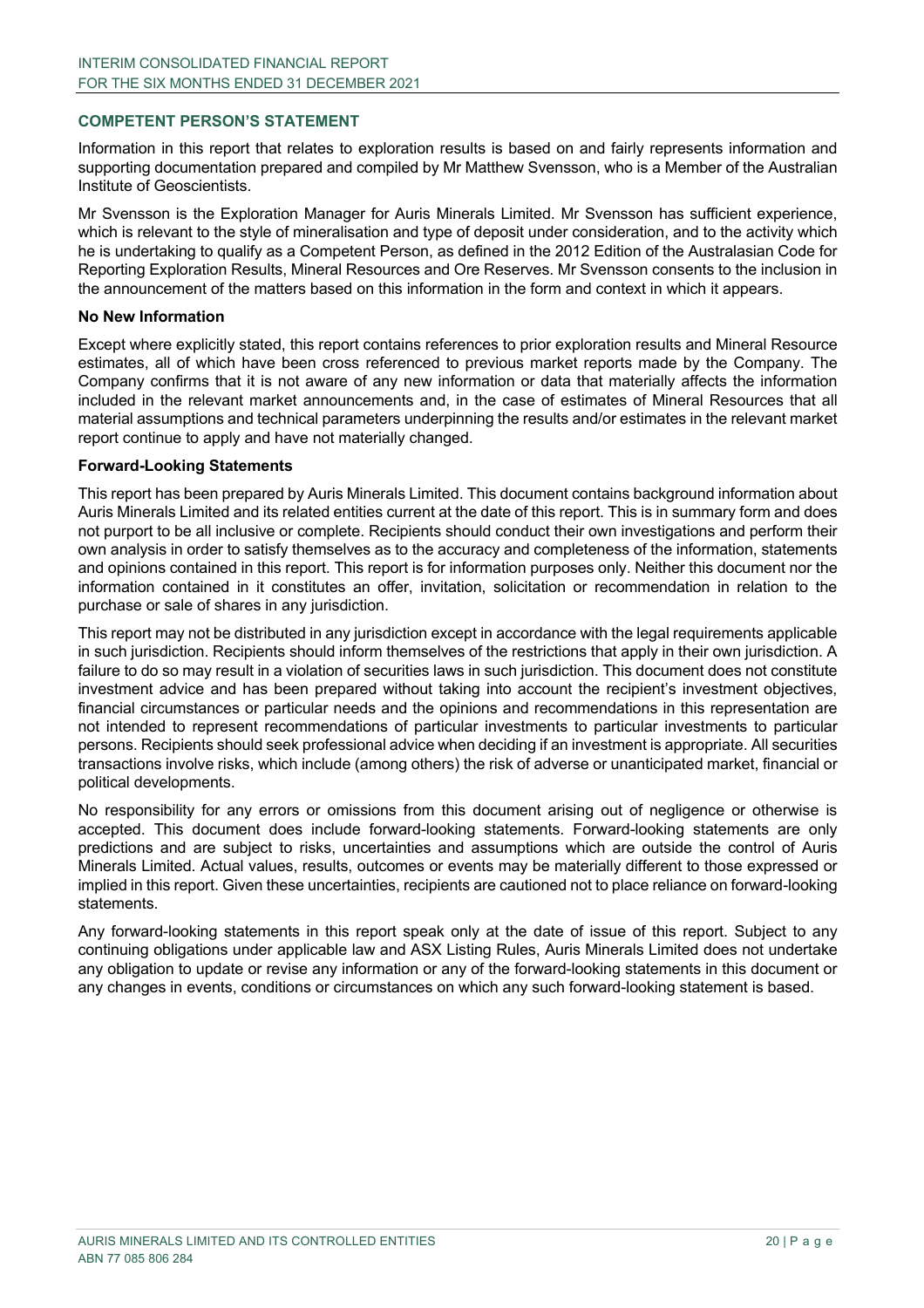# **SCHEDULE OF MINING TENEMENTS**

| Schedule of Mining Tenements as at 31 December 2021 |                                                                   |                     |                                                         |               |                |  |
|-----------------------------------------------------|-------------------------------------------------------------------|---------------------|---------------------------------------------------------|---------------|----------------|--|
| <b>Tenement</b><br><b>Number</b>                    | <b>Registered Holder</b>                                          | <b>Date Granted</b> | <b>Area Graticular</b><br>blocks(bk) /<br>Hectares (ha) | Area<br>Sq km | <b>Notes</b>   |  |
| Doolgunna Project                                   |                                                                   |                     |                                                         |               |                |  |
| E52/2438                                            | <b>Auris Minerals Limited</b>                                     | 11/02/2010          | 7bk                                                     | 21.68         | 1,7            |  |
| <b>Morck's Well Project</b>                         |                                                                   |                     |                                                         |               |                |  |
| E51/1033                                            | Auris Exploration Pty Ltd 80%;<br>Jackson Minerals Pty Ltd 20%    | 22/09/2005          | 53bk                                                    | 161.84        | 3,7            |  |
| E51/1883                                            | <b>Auris Exploration Pty Ltd</b>                                  | 02/08/2019          | 4 <sub>bk</sub>                                         | 12.21         | 7              |  |
| E52/1613                                            | Auris Exploration Pty Ltd 80%<br>Jackson Minerals Pty Ltd 20%     | 29/03/2006          | 30bk                                                    | 92.77         | 3,7            |  |
| E52/1672                                            | Auris Exploration Pty Ltd 80%;<br>Jackson Minerals Pty Ltd 20%    | 22/09/2005          | 35bk                                                    | 108.02        | 3,7            |  |
| <b>Feather Cap Project</b>                          |                                                                   |                     |                                                         |               |                |  |
| E52/1910                                            | <b>Auris Exploration Pty Ltd</b>                                  | 10/08/2006          | 41 <sub>bk</sub>                                        | 124.21        | $\overline{4}$ |  |
| E52/2472                                            | <b>Auris Exploration Pty Ltd</b>                                  | 19/11/2009          | 2bk                                                     | 6.1           |                |  |
| E52/3275                                            | <b>Auris Exploration Pty Ltd</b>                                  | 01/06/2016          | 2 <sub>bk</sub>                                         | 6.1           |                |  |
| E52/3327                                            | <b>Auris Exploration Pty Ltd</b>                                  | 15/10/2015          | 2bk                                                     | 6.1           |                |  |
| E52/3350                                            | <b>Auris Exploration Pty Ltd</b>                                  | 02/03/2016          | 3 <sub>bk</sub>                                         | 9.2           |                |  |
| E52/3351                                            | <b>Auris Exploration Pty Ltd</b>                                  | 02/03/2016          | 2bk                                                     | 6.1           |                |  |
| P52/1497                                            | Auris Exploration Pty Ltd                                         | 6/3/2015            | 155.90ha                                                | 1.56          |                |  |
| P52/1503                                            | <b>Auris Exploration Pty Ltd</b>                                  | 6/3/2015            | 172.86ha                                                | 1.73          |                |  |
| P52/1504                                            | <b>Auris Exploration Pty Ltd</b>                                  | 6/3/2015            | 191.81ha                                                | 1.92          |                |  |
| <b>Cashmans Project</b>                             |                                                                   |                     |                                                         |               |                |  |
| E51/1053                                            | Auris Exploration Pty Ltd                                         | 22/09/2005          | 35bk                                                    | 105.26        | $\overline{7}$ |  |
| E51/1120                                            | <b>Auris Exploration Pty Ltd</b>                                  | 10/08/2006          | 40 <sub>bk</sub>                                        | 122.46        | 7              |  |
| <b>Cheroona Project</b>                             |                                                                   |                     |                                                         |               |                |  |
| E51/1391                                            | Northern Star Resources Ltd                                       | 11/11/2010          | 21bk                                                    | 64.82         | 7,9            |  |
| E51/1837                                            | Auris Exploration Pty Ltd 70%;<br>Northern Star Resources Ltd 30% | 19/01/2018          | 3bk                                                     | 9.2           | 7,9            |  |
| E51/1838                                            | Auris Exploration Pty Ltd 70%;<br>Northern Star Resources Ltd 30% | 19/01/2018          | 11bk                                                    | 33.62         | 7,9            |  |
| <b>Forrest Project</b>                              |                                                                   |                     |                                                         |               |                |  |
| E52/1659                                            | Auris Exploration Pty Ltd 80%;<br>Aragon Resources Pty Ltd 20%    | 27/01/2004          | 13bk                                                    | 34.09         | 5,8            |  |
| E52/1671                                            | Auris Exploration Pty Ltd 80%;<br>Aragon Resources Pty Ltd 20%    | 23/11/2004          | 61bk                                                    | 185.26        | 5,8            |  |
| P52/1493                                            | Auris Exploration Pty Ltd                                         | 6/3/2015            | 191.66ha                                                | 1.92          | 5              |  |
| P52/1494                                            | Auris Exploration Pty Ltd 80%;<br>Jackson Minerals Pty Ltd 20%    | 6/3/2015            | 179.33ha                                                | 1.79          | $\overline{2}$ |  |
| P52/1495                                            | Auris Exploration Pty Ltd 80%;<br>Jackson Minerals Pty Ltd 20%    | 6/3/2015            | 181.09ha                                                | 1.81          | $\overline{2}$ |  |